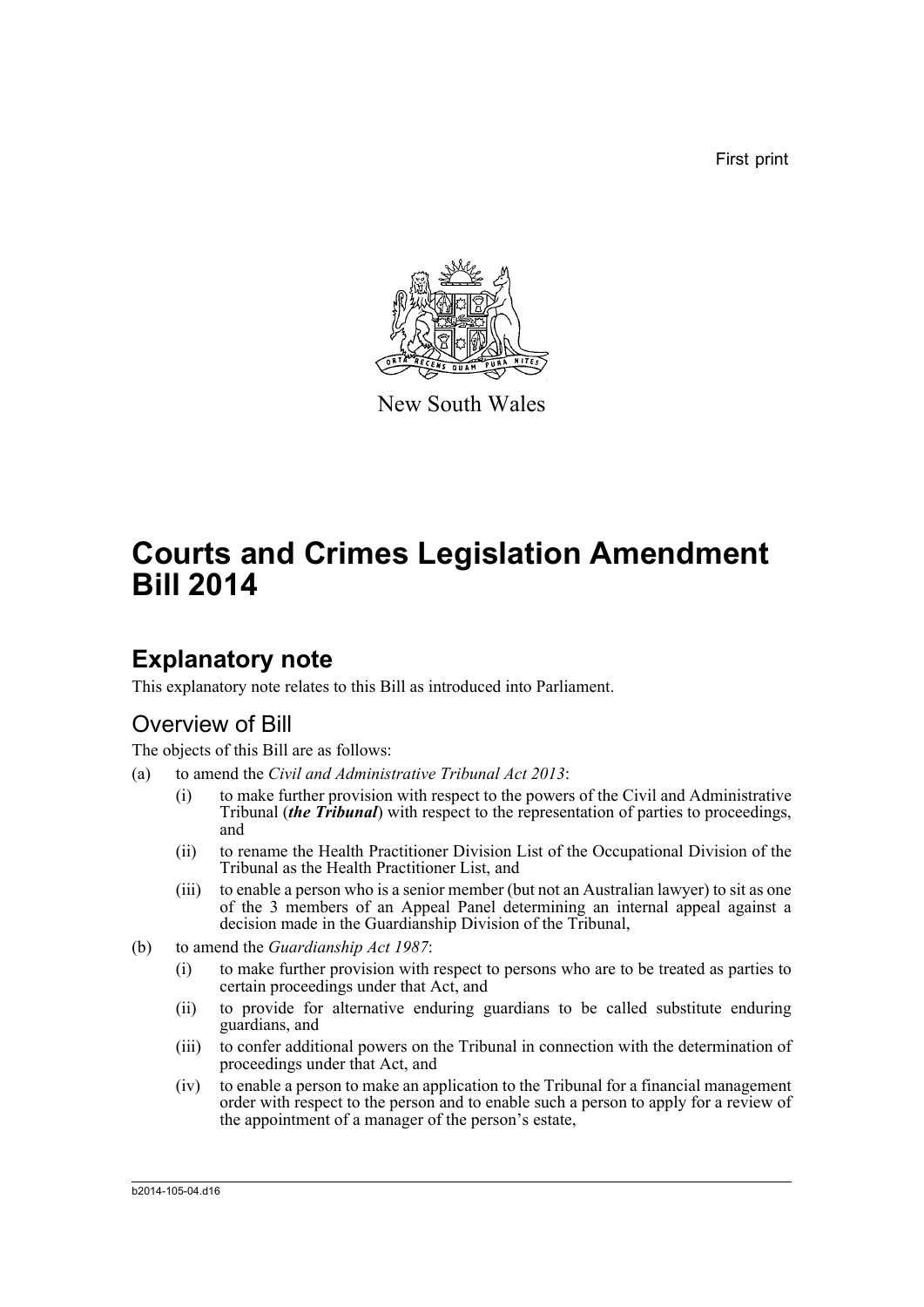- (c) to amend the *Children's Court Act 1987*, *District Court Act 1973*, *Drug Court Act 1998*, *Dust Diseases Tribunal Act 1989* and *Local Court Act 2007* to enable the Attorney General to appoint an acting head of the Court or Tribunal during a vacancy or absence from duty of the head of the Court or Tribunal,
- (d) to amend the *District Court Act 1973*, *Industrial Relations Act 1996*, *Land and Environment Court Act 1979*, *Local Court Act 2007* and *Supreme Court Act 1970* to enable acting judicial officers to be appointed:
	- (i) for a period not exceeding 5 years (instead of the current 12 months), and
	- (ii) up to the age of 77 years (instead of the current 75 years),
- (e) to amend the *Crimes (Administration of Sentences) Act 1999* to enable the Commissioner of Fines Administration and the Commissioner of Corrective Services to share certain information about inmates so as to identify any of their outstanding fines and to facilitate their participation in work and development orders to satisfy all or part of those fines,
- (f) to amend the *Jury Act 1977* to enable the sheriff to obtain a customer identification number allocated to a person by Roads and Maritime Services for the purpose of determining whether the person should be excluded from jury service,
- (g) to amend the *Land and Environment Court 1979* to extend the classes of proceedings in which judges of the Land and Environment Court of New South Wales may be assisted by commissioners to include Class 4 proceedings (Class 4 proceedings relate to environmental planning and protection and development contract civil enforcement),
- (h) to amend the *NSW Trustee and Guardian Act 2009* to enable the Mental Health Review Tribunal to revoke financial management orders made under the Act in respect of certain current or former patients admitted to mental health facilities,
- (i) to amend the *Oaths Act 1900* to enable justices of the peace to witness certain interstate and Commonwealth oaths, affidavits and statutory declarations,
- (j) to amend the *Trees (Disputes Between Neighbours) Act 2006* to extend the application of certain provisions relating to court orders in respect of high hedges that obstruct sunlight or views to land within a zone designated "rural-residential" under an environmental planning instrument,
- (k) to make amendments to certain legislation in the nature of statute law revision,
- (l) to make consequential amendments to certain legislation.

## Outline of provisions

**Clause 1** sets out the name (also called the short title) of the proposed Act.

**Clause 2** provides for the commencement of the proposed Act on the date of assent to the proposed Act.

**Clause 3** makes it clear that the explanatory notes contained in the Schedules do not form part of the proposed Act.

### **Schedule 1 Amendments concerning Civil and Administrative Tribunal**

The amendments to the legislation set out in Schedule 1 are explained in detail in the explanatory notes in the Schedule.

### **Schedule 2 Amendments concerning guardianship**

The amendments to the legislation set out in Schedule 2 are explained in detail in the explanatory notes in the Schedule.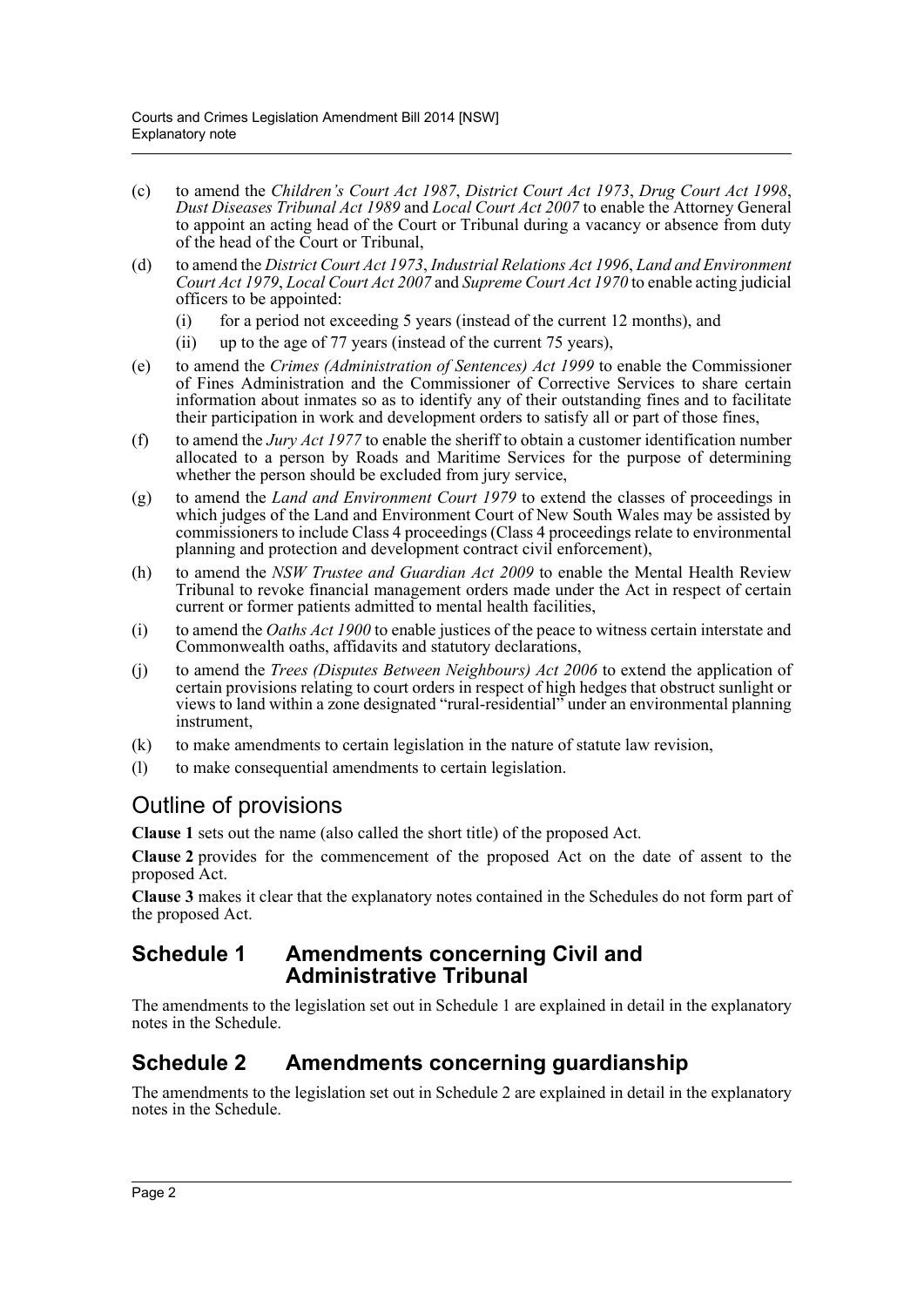## **Schedule 3 Amendments concerning acting judicial officers**

The amendments to the legislation set out in Schedule 3 are explained in detail in the explanatory notes in the Schedule.

## **Schedule 4 Other amendments**

The amendments to the legislation set out in Schedule 4 are explained in detail in the explanatory notes in the Schedule.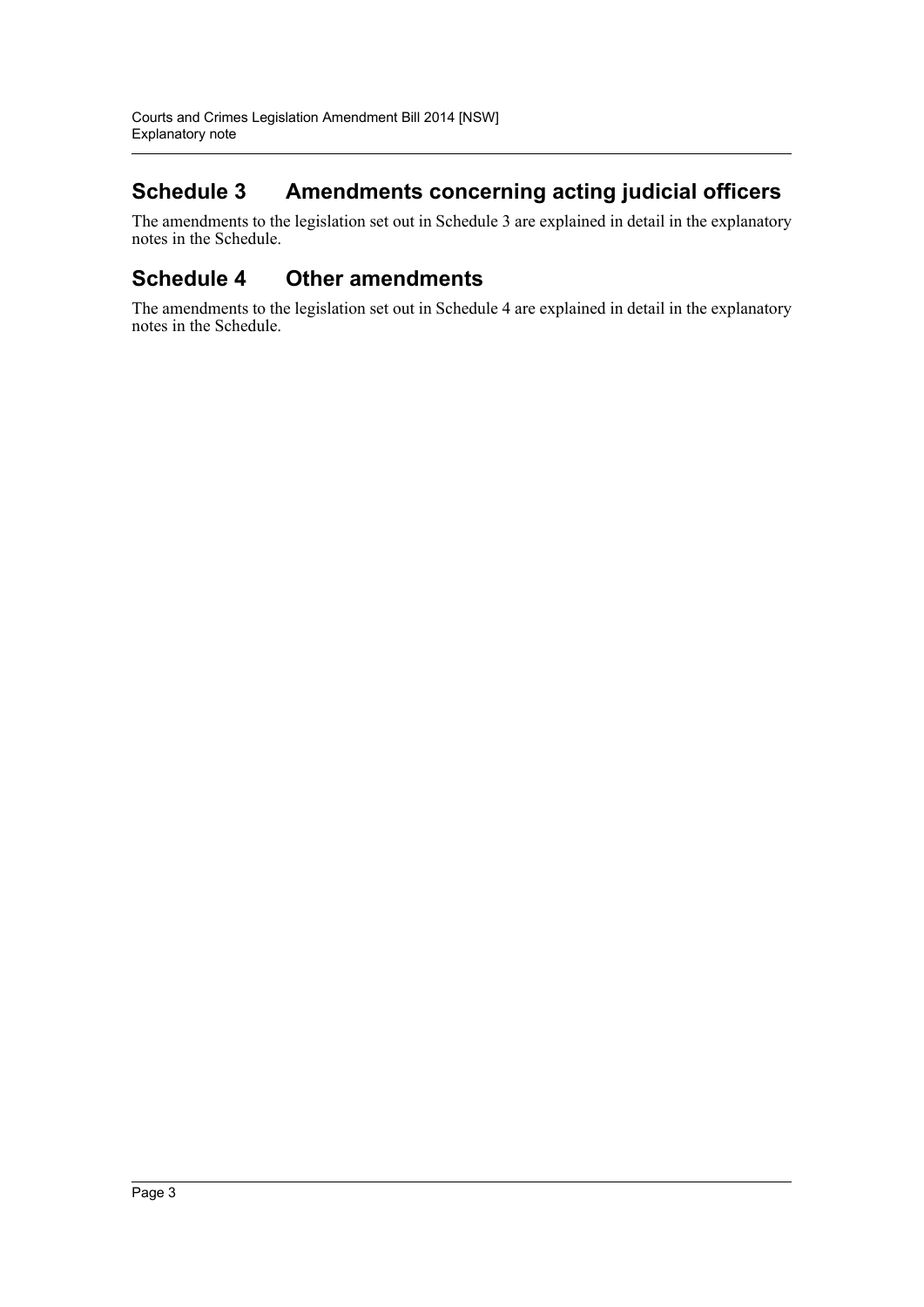First print



New South Wales

# **Courts and Crimes Legislation Amendment Bill 2014**

## **Contents**

|            |                                                         | Page |
|------------|---------------------------------------------------------|------|
|            |                                                         |      |
|            | Name of Act                                             | 2    |
|            | Commencement                                            | 2    |
| 3          | <b>Explanatory notes</b>                                | 2    |
| Schedule 1 | Amendments concerning Civil and Administrative Tribunal | 3    |
| Schedule 2 | Amendments concerning guardianship                      | 6    |
| Schedule 3 | Amendments concerning acting judicial officers          | 10   |
| Schedule 4 | Other amendments                                        | 14   |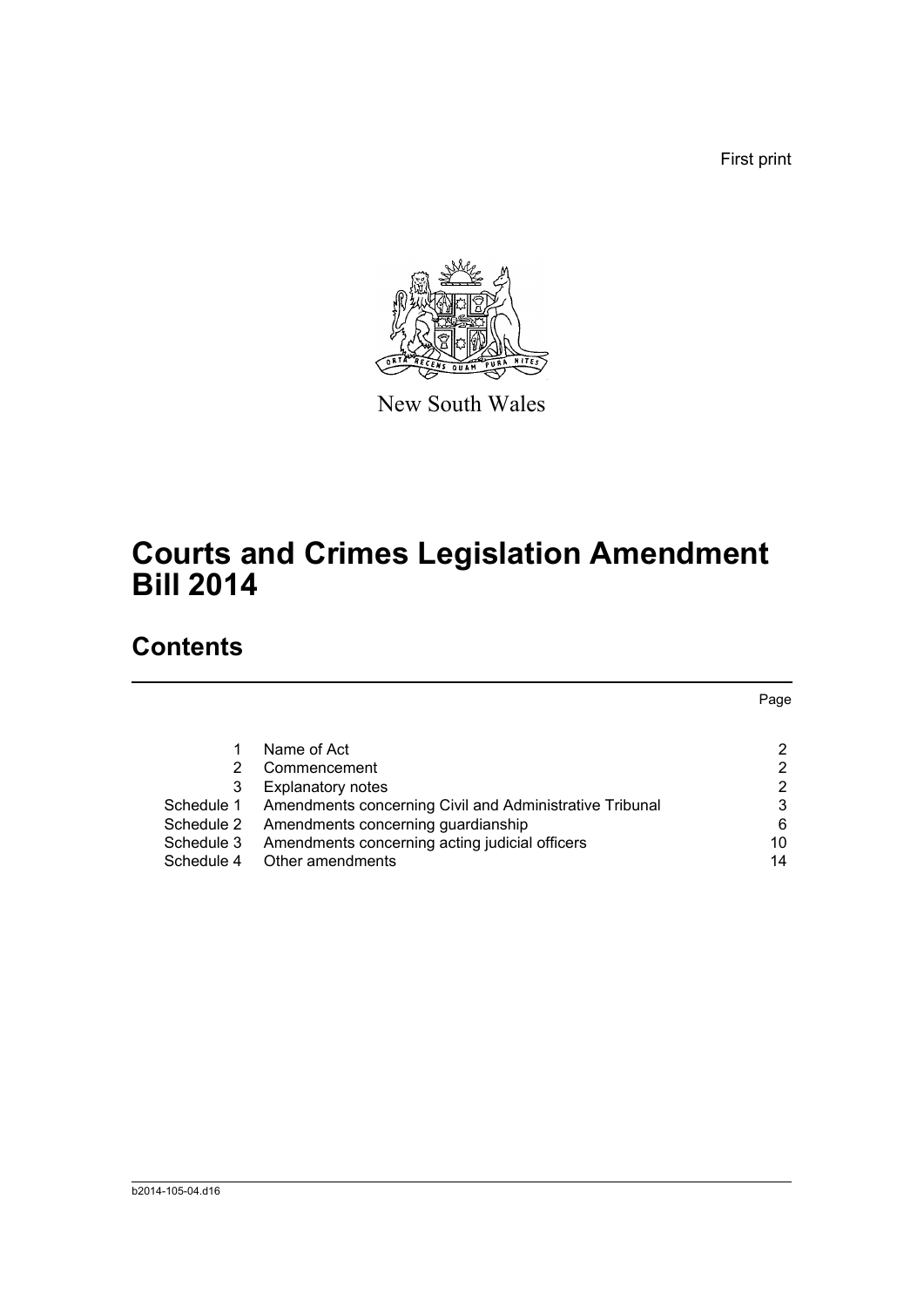

New South Wales

# **Courts and Crimes Legislation Amendment Bill 2014**

No , 2014

### **A Bill for**

An Act to make miscellaneous amendments to certain legislation with respect to courts, tribunals and crimes; and for related purposes.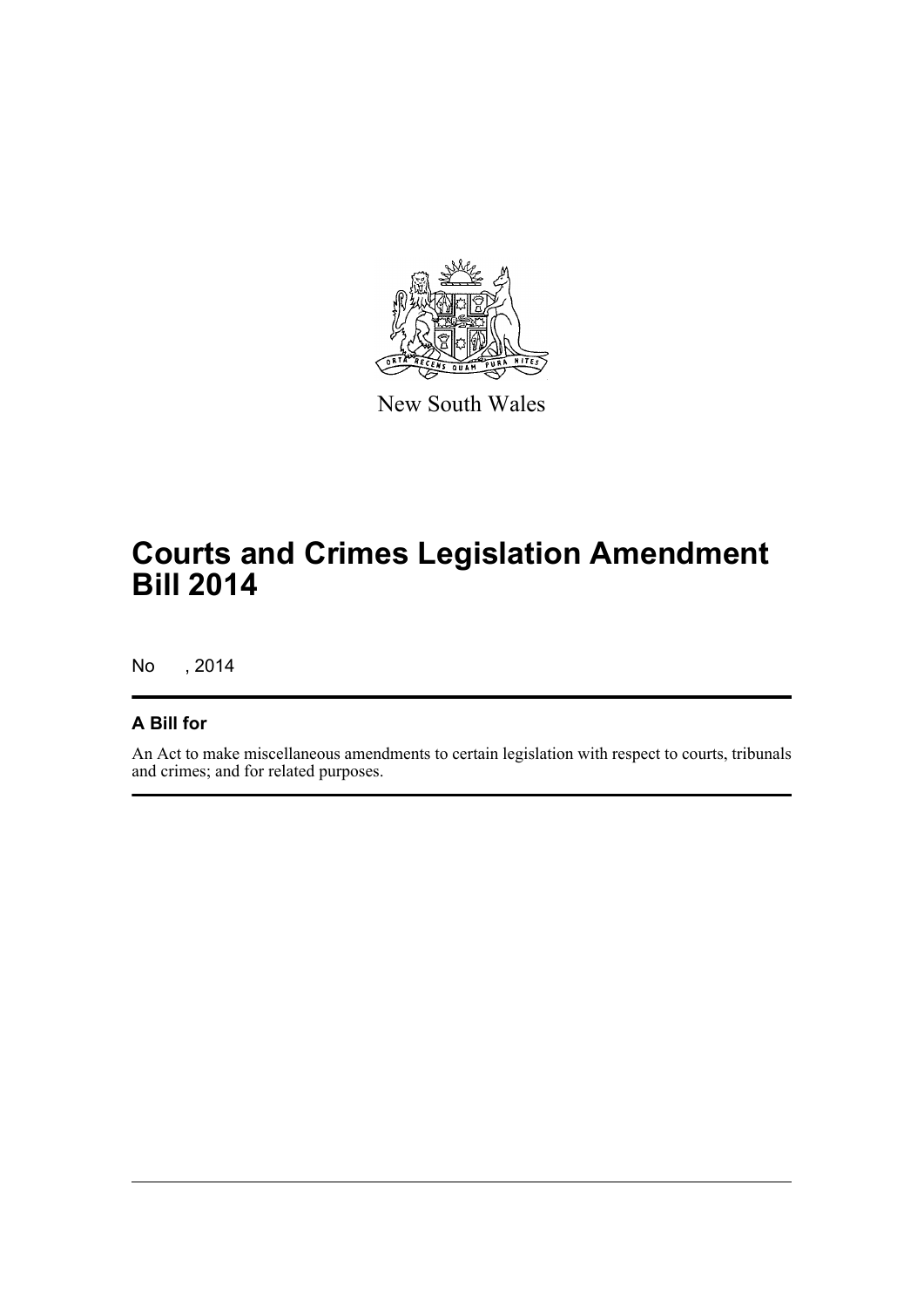Courts and Crimes Legislation Amendment Bill 2014 [NSW]

<span id="page-5-2"></span><span id="page-5-1"></span><span id="page-5-0"></span>

|   | The Legislature of New South Wales enacts:                                                                           |        |
|---|----------------------------------------------------------------------------------------------------------------------|--------|
|   | Name of Act                                                                                                          | 2      |
|   | This Act is the Courts and Crimes Legislation Amendment Act 2014.                                                    | 3      |
|   | <b>Commencement</b>                                                                                                  | 4      |
|   | This Act commences on the date of assent to this Act.                                                                | 5      |
| 3 | <b>Explanatory notes</b>                                                                                             | 6      |
|   | The matter appearing under the heading "Explanatory note" in any of the Schedules<br>does not form part of this Act. | 7<br>8 |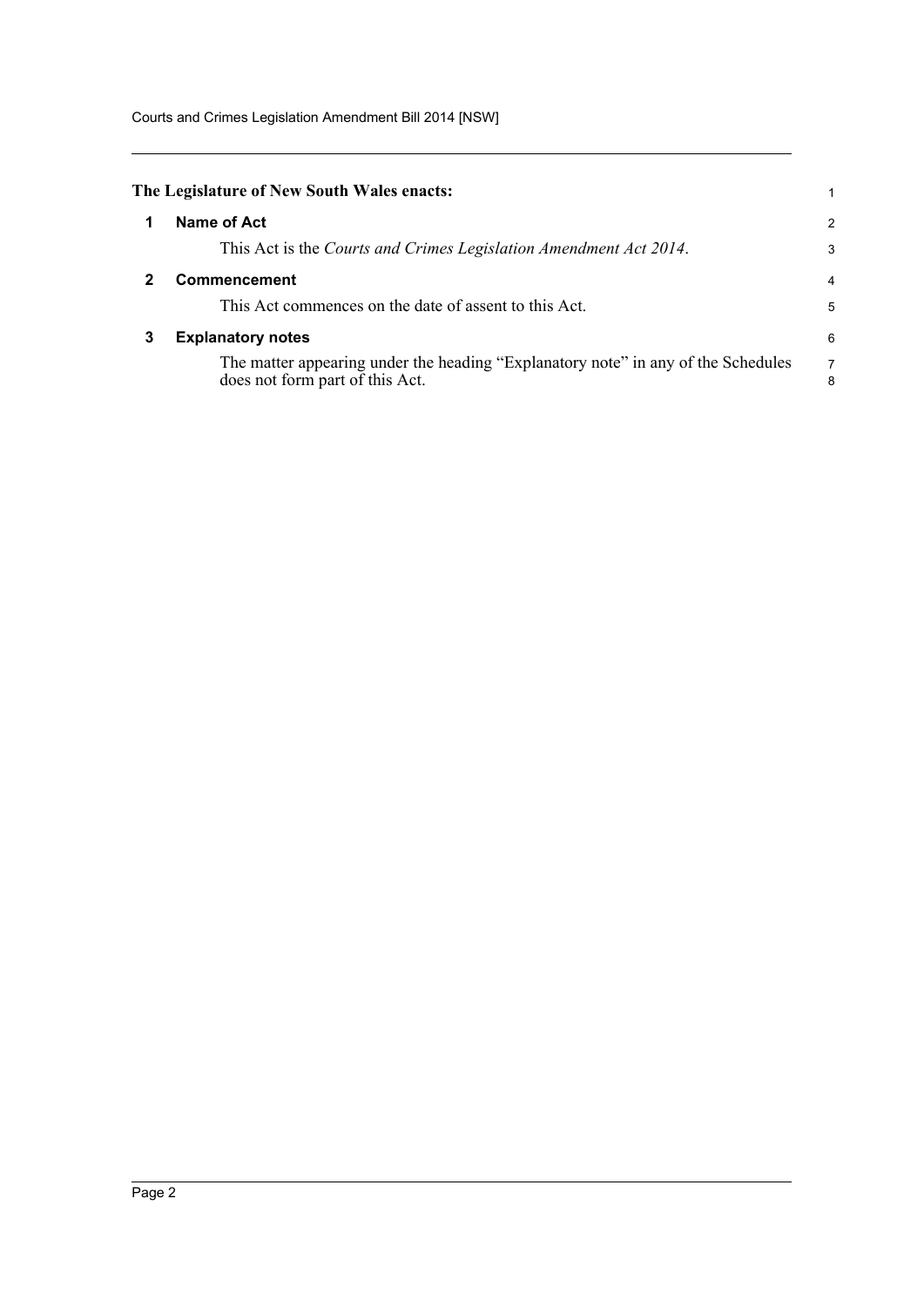<span id="page-6-0"></span>

|       | <b>Schedule 1</b>       | <b>Amendments concerning Civil and</b><br><b>Administrative Tribunal</b>                                                                                                                                                                                                                                                                                | 1<br>$\overline{\mathbf{c}}$ |
|-------|-------------------------|---------------------------------------------------------------------------------------------------------------------------------------------------------------------------------------------------------------------------------------------------------------------------------------------------------------------------------------------------------|------------------------------|
| 1.1   |                         | Children and Young Persons (Care and Protection) Act 1998 No 157                                                                                                                                                                                                                                                                                        | 3                            |
|       |                         | Section 29 Protection of persons who make reports or provide certain information                                                                                                                                                                                                                                                                        | 4                            |
|       |                         | Omit section 29 $(1)$ (d) (iv). Insert instead:                                                                                                                                                                                                                                                                                                         | 5                            |
|       |                         | proceedings before the Civil and Administrative Tribunal that are<br>(iv)<br>allocated to the Guardianship Division of the Tribunal or are<br>commenced under the Victims Rights and Support Act 2013,                                                                                                                                                  | 6<br>7<br>8                  |
|       | <b>Explanatory note</b> | The proposed amendment to the Children and Young Persons (Care and Protection) Act 1998<br>clarifies the kinds of proceedings before the Civil and Administrative Tribunal in which a report of harm<br>made by a person concerning a child or young person will be admissible.                                                                         | 9<br>10<br>11<br>12          |
| 1.2   |                         | Civil and Administrative Tribunal Act 2013 No 2                                                                                                                                                                                                                                                                                                         | 13                           |
| [1]   |                         | <b>Section 45 Representation of parties</b>                                                                                                                                                                                                                                                                                                             | 14                           |
|       |                         | Omit section 45 (1) (b). Insert instead:                                                                                                                                                                                                                                                                                                                | 15                           |
|       |                         | may be represented by another person only if the Tribunal grants leave:<br>(b)                                                                                                                                                                                                                                                                          | 16                           |
|       |                         | for that person to represent the party, or<br>(i)                                                                                                                                                                                                                                                                                                       | 17                           |
|       |                         | in the case of representation by an Australian legal practitioner—<br>(i)<br>for a particular or any Australian legal practitioner to represent<br>the party.                                                                                                                                                                                           | 18<br>19<br>20               |
| [2]   | Section 45 (4A)         |                                                                                                                                                                                                                                                                                                                                                         | 21                           |
|       |                         | Insert after section 45 $(4)$ :                                                                                                                                                                                                                                                                                                                         | 22                           |
|       | (4A)                    | The Tribunal may, at its discretion, revoke any appointment or order made<br>under subsection $(4)$ .                                                                                                                                                                                                                                                   | 23<br>24                     |
| $[3]$ |                         | <b>Section 90 Regulations</b>                                                                                                                                                                                                                                                                                                                           | 25                           |
|       |                         | Omit "Health Practitioner Division List" from section 90 (3).                                                                                                                                                                                                                                                                                           | 26                           |
|       |                         | Insert instead "Health Practitioner List".                                                                                                                                                                                                                                                                                                              | 27                           |
| [4]   |                         | Schedule 1 Savings, transitional and other provisions                                                                                                                                                                                                                                                                                                   | 28                           |
|       | Insert after Part 2:    |                                                                                                                                                                                                                                                                                                                                                         | 29                           |
|       | Part 3                  | Provision consequent on enactment of Courts and<br><b>Crimes Legislation Amendment Act 2014</b>                                                                                                                                                                                                                                                         | 30<br>31                     |
|       | 20                      | <b>Renaming of Health Practitioner Division List</b>                                                                                                                                                                                                                                                                                                    | 32                           |
|       |                         | The renaming of the Health Practitioner Division List of the Occupational<br>Division of the Tribunal by the Courts and Crimes Legislation Amendment<br>Act 2014 as the Health Practitioner List does not affect the continuation of any<br>proceedings entered in the List before its renaming or the appointment of the<br>List Manager for the List. | 33<br>34<br>35<br>36<br>37   |
| [5]   |                         | <b>Schedule 5 Occupational Division</b>                                                                                                                                                                                                                                                                                                                 | 38                           |
|       |                         | Omit "Division" from the definition of <i>Health Practitioner Division List</i> in clause 8.                                                                                                                                                                                                                                                            | 39                           |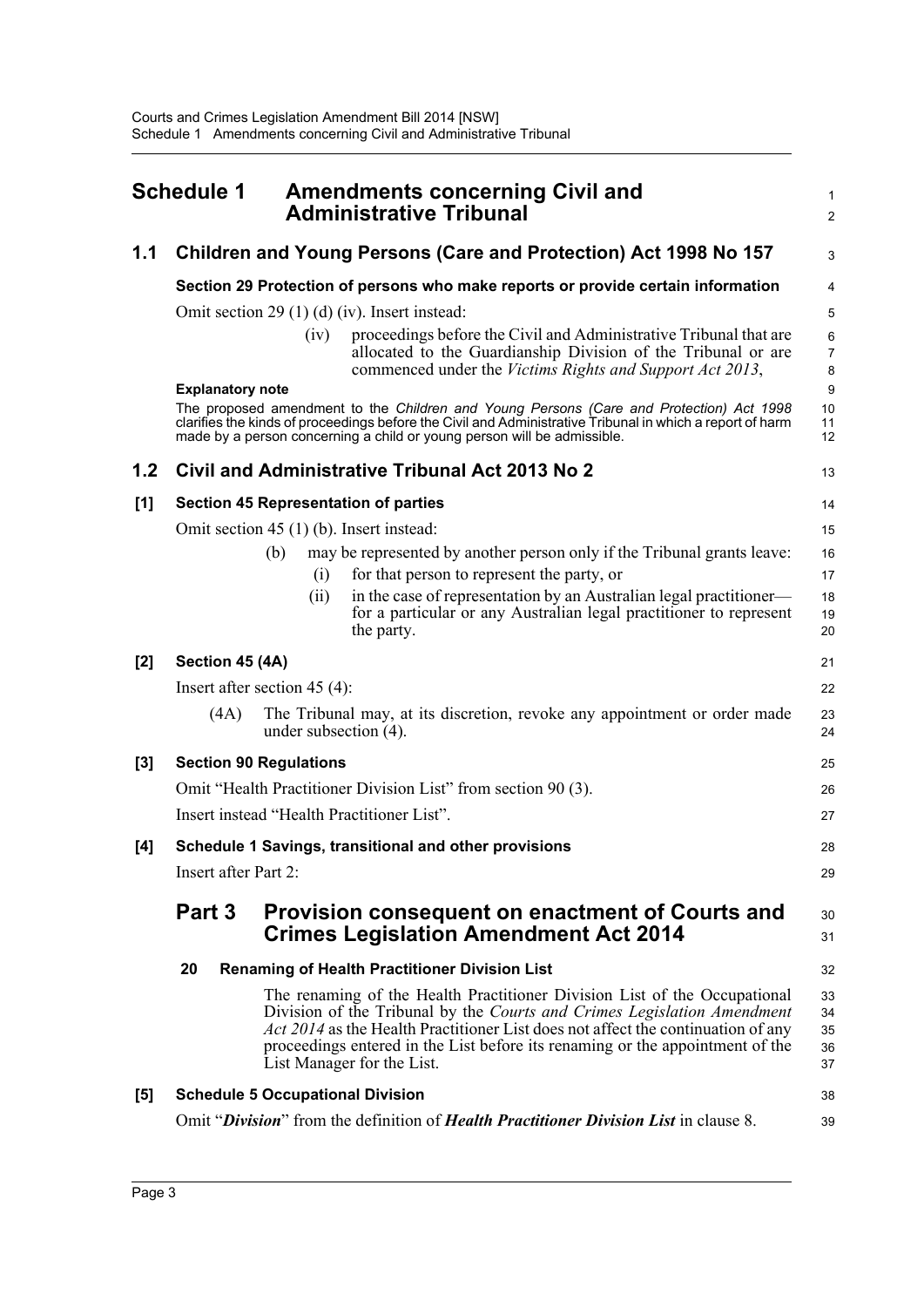| [6]   | Schedule 5, clause 10 Health Practitioner List                                                                                                                                                                                                                                                                                             | 1                    |
|-------|--------------------------------------------------------------------------------------------------------------------------------------------------------------------------------------------------------------------------------------------------------------------------------------------------------------------------------------------|----------------------|
|       | Omit clause 10 (1). Insert instead:                                                                                                                                                                                                                                                                                                        | $\overline{2}$       |
|       | There is to be a Division List for the Division called the Health Practitioner<br>(1)<br>List.                                                                                                                                                                                                                                             | 3<br>4               |
| $[7]$ | Schedule 5, clauses 10 (2) and (3), 11, 12, 13 and 14 (2) (a)                                                                                                                                                                                                                                                                              | $\overline{5}$       |
|       | Omit "Health Practitioner Division List" wherever occurring (including headings and<br>notes).                                                                                                                                                                                                                                             | 6<br>$\overline{7}$  |
|       | Insert instead "Health Practitioner List".                                                                                                                                                                                                                                                                                                 | 8                    |
| [8]   | <b>Schedule 6 Guardianship Division</b>                                                                                                                                                                                                                                                                                                    | 9                    |
|       | Omit "general" from clause 13 (1) (c). Insert instead "senior or general".                                                                                                                                                                                                                                                                 | 10                   |
|       | <b>Explanatory note</b>                                                                                                                                                                                                                                                                                                                    | 11                   |
|       | Item [1] of the proposed amendments to the Civil and Administrative Tribunal Act 2013 enables the<br>Civil and Administrative Tribunal to grant leave for a person to be represented by an Australian legal<br>practitioner without specifying a particular practitioner.                                                                  | 12<br>13<br>14       |
|       | Item [2] makes it clear that the Tribunal may revoke:                                                                                                                                                                                                                                                                                      | 15                   |
|       | an appointment it makes of a person to represent a party or act as guardian ad litem of a party,<br>(a)<br>or                                                                                                                                                                                                                              | 16<br>17             |
|       | (b)<br>an order it makes that a party be separately represented.                                                                                                                                                                                                                                                                           | 18                   |
|       | Item [6] renames the Health Practitioner Division List of the Occupational Division of the Tribunal as<br>the Health Practitioner List. Items [3], [5] and [7] make consequential amendments. Item [4] provides for the renaming of the List not to affect any pending proceedings or the appointment of the List<br>Manager for the List. | 19<br>20<br>21<br>22 |
|       |                                                                                                                                                                                                                                                                                                                                            |                      |
|       | Item [8] enables a person who is a senior member (but not an Australian lawyer) to sit as one of the<br>3 members of an Appeal Panel determining an internal appeal against a decision made in the<br>Guardianship Division of the Tribunal.                                                                                               | 23<br>24<br>25       |
| 1.3   | <b>Civil and Administrative Tribunal Regulation 2013</b>                                                                                                                                                                                                                                                                                   | 26                   |
| [1]   | Clause 6 Circumstances where no fee or reduced fee is payable                                                                                                                                                                                                                                                                              | 27                   |
|       | Omit "Health Practitioner Division List" from clause 6 (1) (f).                                                                                                                                                                                                                                                                            | 28                   |
|       | Insert instead "Health Practitioner List".                                                                                                                                                                                                                                                                                                 | 29                   |
| [2]   | <b>Clause 7 Allowances and expenses of witnesses</b>                                                                                                                                                                                                                                                                                       | 30                   |
|       | Omit "Health Practitioner Division List" from clause 7 (2) (b).                                                                                                                                                                                                                                                                            | 31                   |
|       |                                                                                                                                                                                                                                                                                                                                            |                      |
|       | Insert instead "Health Practitioner List".                                                                                                                                                                                                                                                                                                 | 32                   |
|       | <b>Explanatory note</b><br>The proposed amendments to the Civil and Administrative Tribunal Regulation 2013 update<br>references to the Health Practitioner Division List of the Occupational Division of the Civil and<br>Administrative Tribunal consequent on its renaming by the amendments made by Schedule 1.2.                      | 33<br>34<br>35<br>36 |
| 1.4   | Health Practitioner Regulation (Adoption of National Law) Act 2009<br><b>No 86</b>                                                                                                                                                                                                                                                         | 37<br>38             |
| [1]   | Schedule 1 Modification of Health Practitioner Regulation National Law                                                                                                                                                                                                                                                                     | 39                   |
|       | Omit "Health Practitioner Division List" from the definition of <i>Tribunal List Manager</i> in<br>section 138 $(1)$ in Schedule 1 [13].                                                                                                                                                                                                   | 40<br>41             |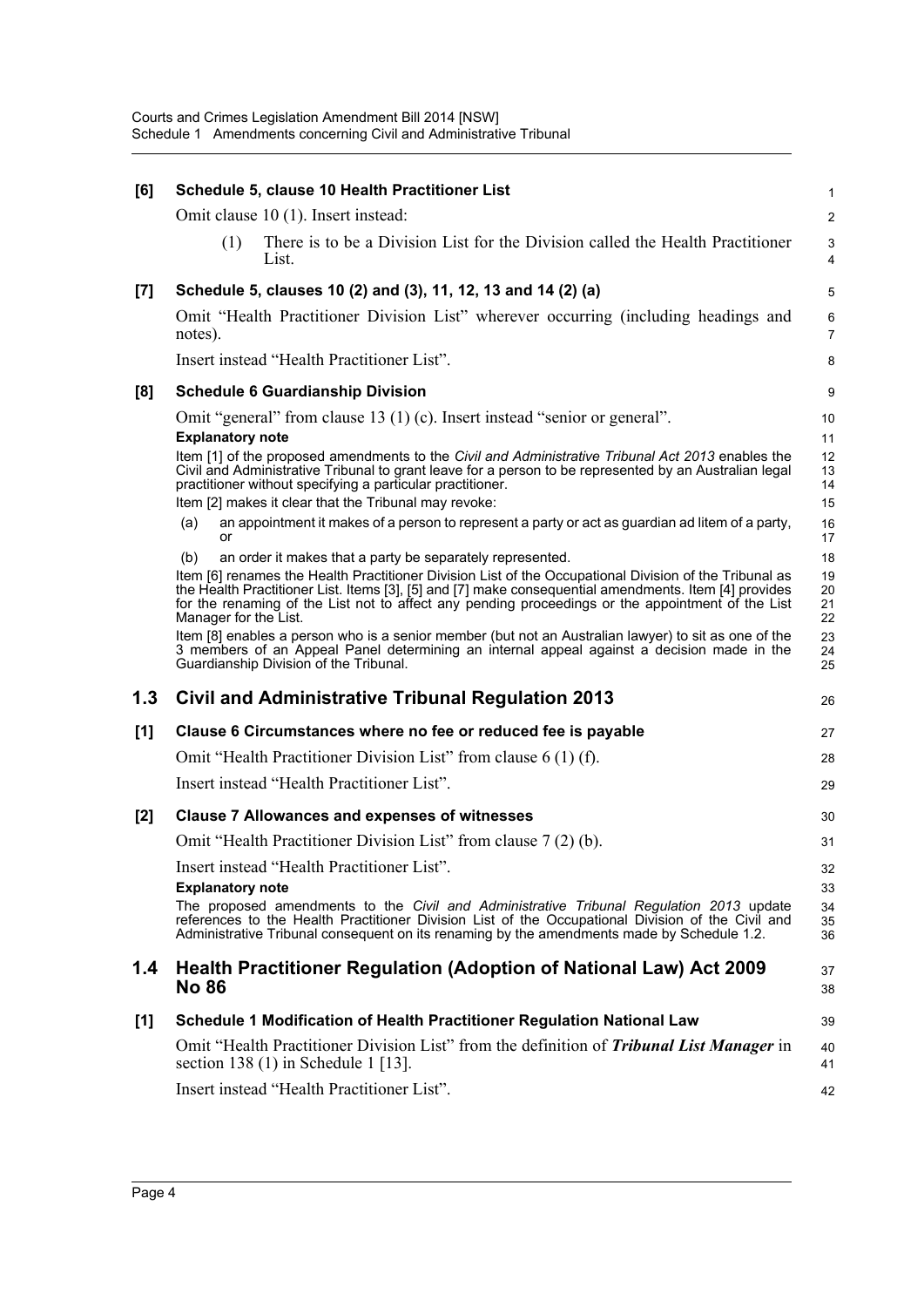| [2] | Schedule 1 [15]                                                                                                                                                                                                                                                                                                                                                         | 1                             |
|-----|-------------------------------------------------------------------------------------------------------------------------------------------------------------------------------------------------------------------------------------------------------------------------------------------------------------------------------------------------------------------------|-------------------------------|
|     | Omit "Health Practitioner Division List" from the note to section 165B (1).                                                                                                                                                                                                                                                                                             | 2                             |
|     | Insert instead "Health Practitioner List".                                                                                                                                                                                                                                                                                                                              | 3                             |
|     | <b>Explanatory note</b>                                                                                                                                                                                                                                                                                                                                                 | 4                             |
|     | The proposed amendments to the Health Practitioner Regulation (Adoption of National Law) Act 2009<br>update references in the Health Practitioner Regulation National Law (NSW) to the Health Practitioner<br>Division List of the Occupational Division of the Civil and Administrative Tribunal consequent on its<br>renaming by the amendments made by Schedule 1.2. | 5<br>6<br>$\overline{7}$<br>8 |
| 1.5 | <b>Water Act 1912 No 44</b>                                                                                                                                                                                                                                                                                                                                             | 9                             |
|     | <b>Section 12 Licence</b>                                                                                                                                                                                                                                                                                                                                               | 10                            |
|     | Omit "Director-General or Magistrate" wherever occurring in section 12 (1) (b) and (2) (c).                                                                                                                                                                                                                                                                             | 11                            |
|     | Insert instead "Civil and Administrative Tribunal".                                                                                                                                                                                                                                                                                                                     | 12                            |
|     | <b>Explanatory note</b>                                                                                                                                                                                                                                                                                                                                                 | 13                            |
|     | The proposed amendment to the <i>Water Act 1912</i> updates references as a consequence of the<br>transfer of certain appellate functions to the Civil and Administrative Tribunal on its establishment.                                                                                                                                                                | 14<br>15                      |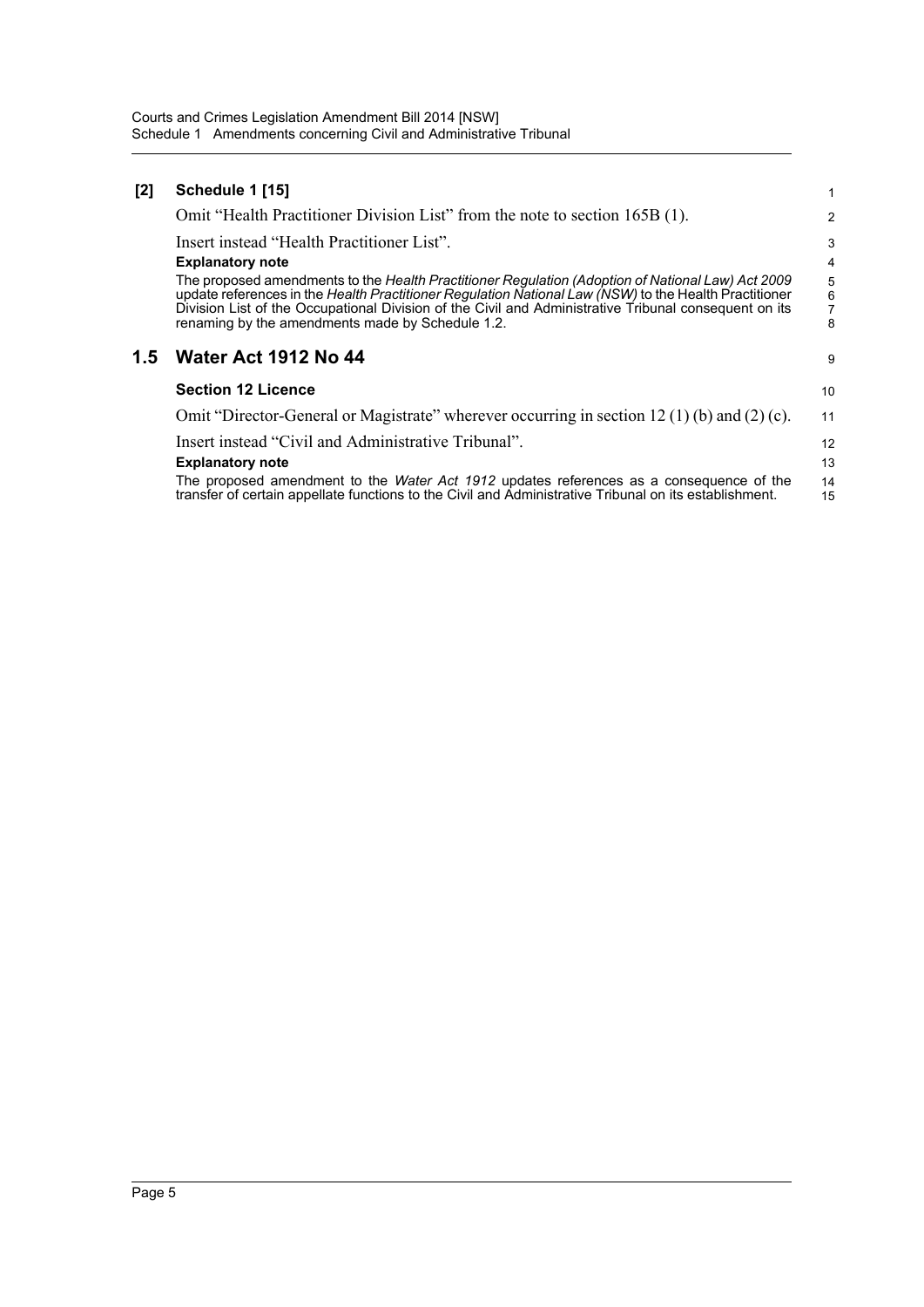<span id="page-9-0"></span>

|       | <b>Schedule 2</b>                    | Amendments concerning guardianship                                                                                                                                                                          | $\mathbf{1}$        |
|-------|--------------------------------------|-------------------------------------------------------------------------------------------------------------------------------------------------------------------------------------------------------------|---------------------|
| 2.1   |                                      | Guardianship Act 1987 No 257                                                                                                                                                                                | 2                   |
| [1]   |                                      | Section 3F Persons who are "parties" to proceedings under this Act                                                                                                                                          | 3                   |
|       | Insert after section $3F(2)$ (d):    |                                                                                                                                                                                                             | 4                   |
|       | (d1)                                 | the enduring guardian, if any, of the person to whom the application<br>relates,                                                                                                                            | $\overline{5}$<br>6 |
| $[2]$ | Section 3F (3) (d1)                  |                                                                                                                                                                                                             | $\overline{7}$      |
|       | Insert after section $3F(3)(d)$ :    |                                                                                                                                                                                                             | 8                   |
|       | (d1)                                 | the enduring guardian, if any, of the person the subject of the order,                                                                                                                                      | 9                   |
| $[3]$ | Section 3F (7) (d1)                  |                                                                                                                                                                                                             | 10                  |
|       | Insert after section $3F(7)(d)$ :    |                                                                                                                                                                                                             | 11                  |
|       | (d1)                                 | the person, if any, appointed attorney by the person to whom the<br>relevant financial management order relates under a power of attorney<br>(whether in force or suspended),                               | 12<br>13<br>14      |
| [4]   | <b>Section 5 Definitions</b>         |                                                                                                                                                                                                             | 15                  |
|       | signer and eligible witness.         | Omit "alternative enduring guardian" wherever occurring in the definitions of <i>eligible</i>                                                                                                               | 16<br>17            |
|       |                                      | Insert instead "substitute enduring guardian".                                                                                                                                                              | 18                  |
| [5]   |                                      | <b>Section 6DA Substitute enduring guardians</b>                                                                                                                                                            | 19                  |
|       | occurring.                           | Omit "an alternative enduring guardian", "An alternative enduring guardian", "the<br>alternative enduring guardian" and "that alternative enduring guardian" wherever                                       | 20<br>21<br>22      |
|       |                                      | Insert instead "a substitute enduring guardian", "A substitute enduring guardian", "the<br>substitute enduring guardian" and "that substitute enduring guardian", respectively.                             | 23<br>24            |
| [6]   |                                      | Section 6HB Resignation of appointment by appointee                                                                                                                                                         | 25                  |
|       |                                      | Omit "an alternative enduring guardian" from section 6HB (5).                                                                                                                                               | 26                  |
|       |                                      | Insert instead "a substitute enduring guardian".                                                                                                                                                            | 27                  |
| $[7]$ | <b>Section 6K Action on review</b>   |                                                                                                                                                                                                             | 28                  |
|       |                                      | Omit section $6K(1)(a)$ . Insert instead:                                                                                                                                                                   | 29                  |
|       | (a)                                  | revoke the appointment or deal with the matter as provided by<br>subsection $(3)$ (or both), or                                                                                                             | 30<br>31            |
| [8]   | Section 6K (3)                       |                                                                                                                                                                                                             | 32                  |
|       | Omit the subsection. Insert instead: |                                                                                                                                                                                                             | 33                  |
|       | (3)                                  | The Tribunal may, if it considers that it is in the best interests of the appoint or<br>to do so, deal with a review as if any of the following applications had been<br>made in respect of the appoint or: | 34<br>35<br>36      |
|       | (a)                                  | an application for a guardianship order under Part 3,                                                                                                                                                       | 37                  |
|       | (b)<br>(c)                           | an application for a financial management order under Part 3A,<br>applications for both such orders.                                                                                                        | 38<br>39            |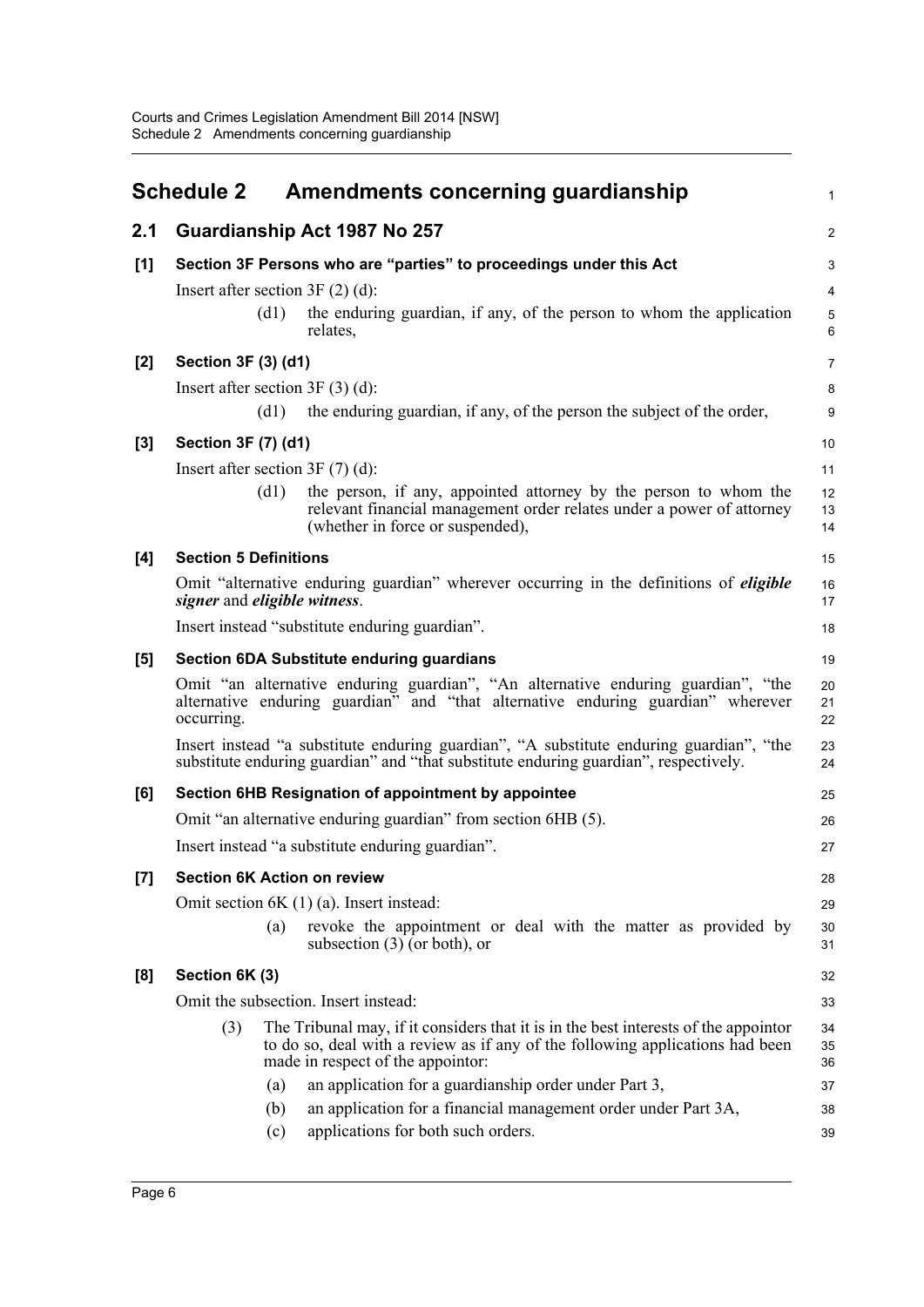| [9]    |                                 |                    | Section 6MA Substitution of enduring guardians by Tribunal                                                                                                                                                                            | 1                       |
|--------|---------------------------------|--------------------|---------------------------------------------------------------------------------------------------------------------------------------------------------------------------------------------------------------------------------------|-------------------------|
|        |                                 |                    | Omit "to replace an appointee as an enduring guardian" from section 6MA (1).                                                                                                                                                          | $\overline{\mathbf{c}}$ |
|        |                                 |                    | Insert instead "as a substitute enduring guardian".                                                                                                                                                                                   | 3                       |
| $[10]$ | Section 6MA (2)                 |                    |                                                                                                                                                                                                                                       | 4                       |
|        |                                 |                    | Omit "to replace an appointee".                                                                                                                                                                                                       | 5                       |
| $[11]$ | Section 6MA (3)                 |                    |                                                                                                                                                                                                                                       | 6                       |
|        |                                 |                    | Omit "an alternative enduring guardian". Insert instead "a substitute enduring guardian".                                                                                                                                             | 7                       |
| $[12]$ |                                 |                    | <b>Section 25C Action on review</b>                                                                                                                                                                                                   | 8                       |
|        |                                 |                    | Insert at the end of section $25C(1)(c)$ :                                                                                                                                                                                            | 9                       |
|        |                                 |                    | , or                                                                                                                                                                                                                                  | 10                      |
|        |                                 | (d)                | renew, or renew and vary the order.                                                                                                                                                                                                   | 11                      |
| $[13]$ |                                 |                    | Section 25I Application to Tribunal for a financial management order                                                                                                                                                                  | 12                      |
|        |                                 |                    | Insert after section $25I(1)(a)$ :                                                                                                                                                                                                    | 13                      |
|        |                                 | $\left( a1\right)$ | the person who is the subject of the application, or                                                                                                                                                                                  | 14                      |
| $[14]$ |                                 |                    | Section 25M Tribunal may commit estate of protected person to management                                                                                                                                                              | 15                      |
|        |                                 |                    | Omit "section 68 $(1)$ " from section 25M $(2)$ .                                                                                                                                                                                     | 16                      |
|        |                                 |                    | Insert instead "section 61 of the Civil and Administrative Tribunal Act 2013".                                                                                                                                                        | 17                      |
| $[15]$ |                                 |                    | <b>Section 25P Action on review</b>                                                                                                                                                                                                   | 18                      |
|        |                                 |                    | Omit section 25P (1). Insert instead:                                                                                                                                                                                                 | 19                      |
|        | (1)                             |                    | On reviewing a financial management order under section 25N, the Tribunal:                                                                                                                                                            | 20                      |
|        |                                 | (a)                | must vary, revoke or confirm the order, and                                                                                                                                                                                           | 21                      |
|        |                                 | (b)                | if it considers it appropriate to do so—may take such action with respect<br>to the appointment of the manager of the protected person's estate as the<br>Tribunal could take on a review of such an appointment under<br>Division 3. | 22<br>23<br>24<br>25    |
| $[16]$ | Section 25P (3)                 |                    |                                                                                                                                                                                                                                       | 26                      |
|        | Insert after section $25P(2)$ : |                    |                                                                                                                                                                                                                                       | 27                      |
|        | (3)                             |                    | In this section, <i>vary</i> , in relation to a financial management order, includes to<br>exclude (or remove an exclusion of) a specified part of the protected person's<br>estate from the order.                                   | 28<br>29<br>30          |
| $[17]$ |                                 |                    | Section 25S Review of appointment of manager                                                                                                                                                                                          | 31                      |
|        |                                 |                    | Insert after section $25S(1)$ (b) (i):                                                                                                                                                                                                | 32                      |
|        |                                 |                    | the protected person, or<br>(ia)                                                                                                                                                                                                      | 33                      |
| $[18]$ | Section 25S (1A)                |                    |                                                                                                                                                                                                                                       | 34                      |
|        | Insert after section $25S(1)$ : |                    |                                                                                                                                                                                                                                       | 35                      |
|        | (1A)                            |                    | Without limiting subsection $(1)$ , the Tribunal may order that the appointment<br>of a manager be reviewed within a specified time.                                                                                                  | 36<br>37                |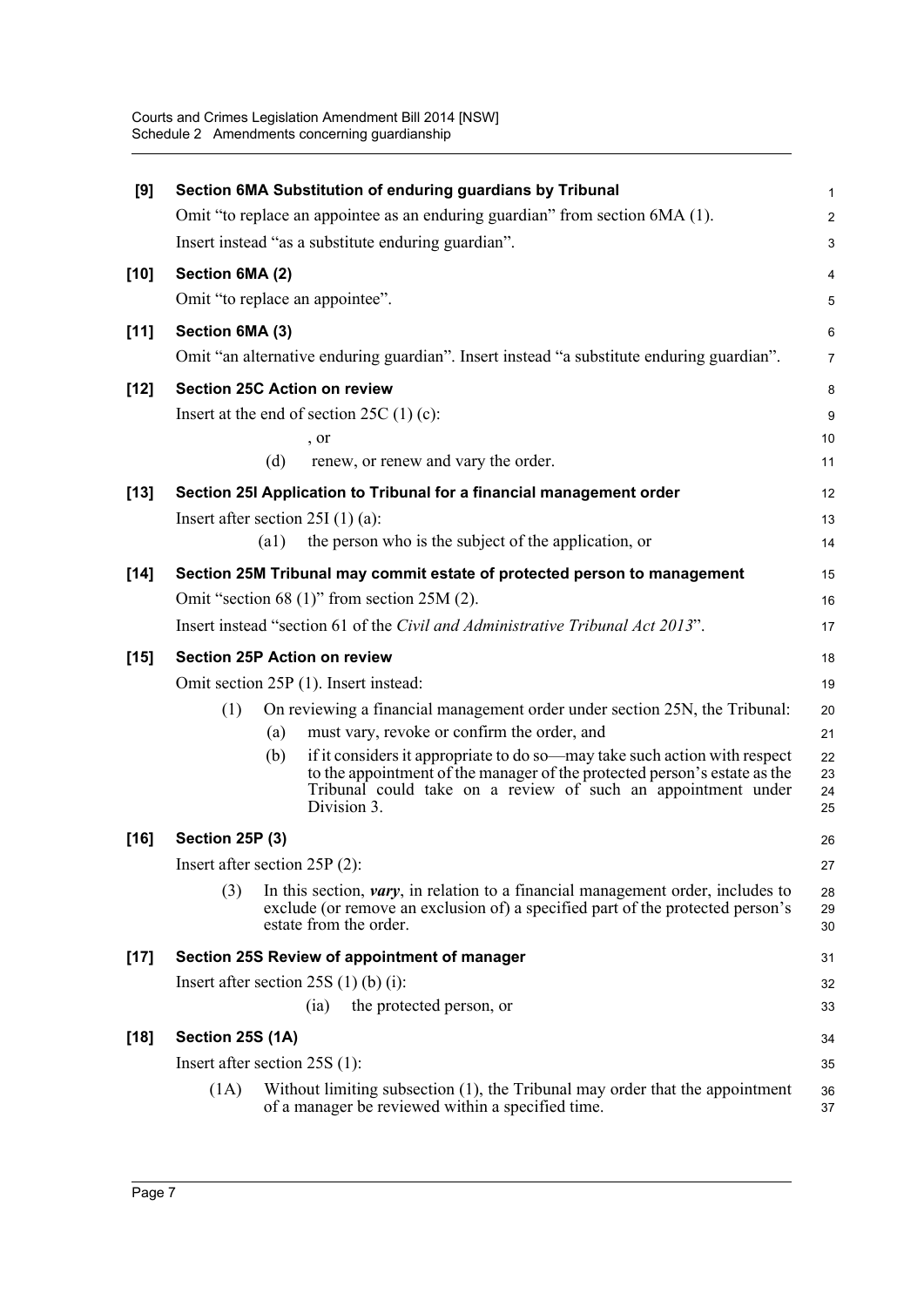| [19] |                            | <b>Schedule 3 Savings and transitional provisions</b>                                                                                                                                                                                                                                                                                                       | $\mathbf{1}$         |
|------|----------------------------|-------------------------------------------------------------------------------------------------------------------------------------------------------------------------------------------------------------------------------------------------------------------------------------------------------------------------------------------------------------|----------------------|
|      |                            | Insert at the end of clause $1(1)$ :                                                                                                                                                                                                                                                                                                                        | 2                    |
|      |                            | any other Act that amends this Act                                                                                                                                                                                                                                                                                                                          | 3                    |
| [20] | <b>Schedule 3</b>          |                                                                                                                                                                                                                                                                                                                                                             | 4                    |
|      |                            | Insert at the end of the Schedule (with appropriate Part and clause numbering):                                                                                                                                                                                                                                                                             | 5                    |
|      | <b>Part</b>                | Provisions consequent on enactment of Courts and<br><b>Crimes Legislation Amendment Act 2014</b>                                                                                                                                                                                                                                                            | 6<br>$\overline{7}$  |
|      |                            | <b>Definition</b>                                                                                                                                                                                                                                                                                                                                           | 8                    |
|      |                            | In this Part:                                                                                                                                                                                                                                                                                                                                               | 9                    |
|      |                            | <b>amending Act</b> means the Courts and Crimes Legislation Amendment<br>Act 2014.                                                                                                                                                                                                                                                                          | 10<br>11             |
|      |                            | Substitute enduring guardians                                                                                                                                                                                                                                                                                                                               | 12                   |
|      |                            | A person appointed as an alternative enduring guardian before the day on<br>which the amendment of section 6DA by the amending Act commences is<br>taken, on and from that day, to have been appointed as a substitute enduring<br>guardian.                                                                                                                | 13<br>14<br>15<br>16 |
|      |                            | Application of procedural amendments                                                                                                                                                                                                                                                                                                                        | 17                   |
|      |                            | Each of the following provisions, as amended, inserted or substituted by the<br>amending Act, extends to proceedings commenced (but not determined)<br>before the amendment, insertion or substitution of the provision concerned:                                                                                                                          | 18<br>19<br>20       |
|      |                            | section 6K,<br>(a)                                                                                                                                                                                                                                                                                                                                          | 21                   |
|      |                            | section 6MA,<br>(b)                                                                                                                                                                                                                                                                                                                                         | 22                   |
|      |                            | section 25C,<br>(c)                                                                                                                                                                                                                                                                                                                                         | 23                   |
|      |                            | section 25I,<br>(d)                                                                                                                                                                                                                                                                                                                                         | 24                   |
|      |                            | section 25P,<br>(e)                                                                                                                                                                                                                                                                                                                                         | 25                   |
|      |                            | section 25S.<br>(f)                                                                                                                                                                                                                                                                                                                                         | 26                   |
|      | <b>Explanatory note</b>    |                                                                                                                                                                                                                                                                                                                                                             | 27                   |
|      |                            | Items [1] and [2] of the proposed amendments to the Guardianship Act 1987 provide that the enduring<br>guardian of a person in respect of whom a guardianship order is sought in or granted by the Civil and<br>Administrative Tribunal is to be treated as being a party to the proceedings for the order and in<br>proceedings for a review of the order. | 28<br>29<br>30<br>31 |
|      | person's estate.           | Item [3] provides that an attorney under a power of attorney granted by a person who is subject to a<br>financial management order is to be treated as a party in proceedings in the Civil and Administrative<br>Tribunal for a review of such an order or for the review of the appointment of a manager of the                                            | 32<br>33<br>34<br>35 |
|      |                            | Item [5] provides for alternative enduring guardians to be called substitute enduring guardians.<br>Items [4], [6] and [9]-[11] make consequential amendments.                                                                                                                                                                                              | 36<br>37             |
|      | of the appointor to do so. | Items [7] and [8] enable the Civil and Administrative Tribunal, in proceedings for the review of the<br>appointment of an enduring guardian, to treat the proceedings as if they were an application for a<br>guardianship order or financial management order (or both) if it considers that it is in the best interests                                   | 38<br>39<br>40<br>41 |
|      |                            | Item [12] enables the Civil and Administrative Tribunal, in certain proceedings for a review of a<br>guardianship order, to renew and vary the order.                                                                                                                                                                                                       | 42<br>43             |
|      |                            | Item [13] enables an application for a financial management order to be made by the person who is<br>the subject of the application.                                                                                                                                                                                                                        | 44<br>45             |
|      |                            | Item [14] updates a cross-reference.                                                                                                                                                                                                                                                                                                                        | 46                   |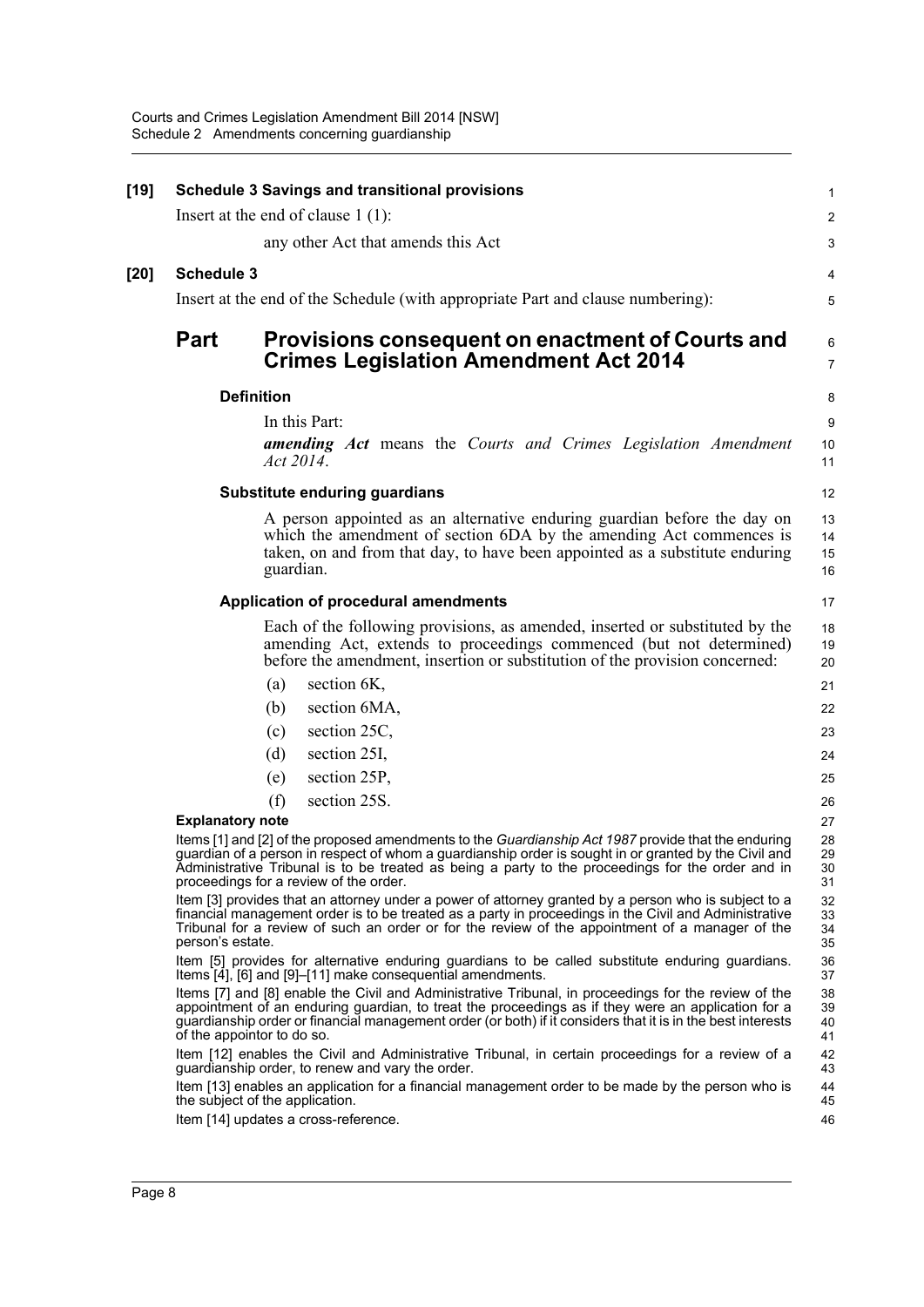|     | Item [15] enables the Civil and Administrative Tribunal, in proceedings for the review of a financial<br>management order, to take such action with respect to the appointment of the manager of the<br>protected person's estate as the Tribunal could take on a review of such an appointment. | $\frac{1}{3}$                              |
|-----|--------------------------------------------------------------------------------------------------------------------------------------------------------------------------------------------------------------------------------------------------------------------------------------------------|--------------------------------------------|
|     | Item [16] makes it clear that the Civil and Administrative Tribunal, in proceedings for the review of a<br>financial management order, may vary the order to exclude (or remove an exclusion of) a specified<br>part of the protected person's estate from the order.                            | $\begin{array}{c} 4 \\ 5 \\ 6 \end{array}$ |
|     | Item [17] enables an application for the review of the appointment of the manager of a protected<br>person's estate to be made by the protected person.                                                                                                                                          | 7<br>8                                     |
|     | Item [18] enables the Civil and Administrative Tribunal to order that the appointment of the manager<br>of a protected person's estate be reviewed within a specified period.                                                                                                                    | 9<br>10                                    |
|     | Item [19] enables the Governor to make regulations of a savings or transitional nature consequent on<br>the enactment of any Act that amends the <i>Guardianship Act 1987</i> (including the proposed Act).                                                                                      | 11<br>12                                   |
|     | Item [20] makes provision for certain savings and transitional matters in connection with the<br>Guardianship Act 1987 consequent on the enactment of the proposed Act.                                                                                                                          | 13<br>14                                   |
| 2.2 | <b>Guardianship Regulation 2010</b>                                                                                                                                                                                                                                                              | 15                                         |
|     | <b>Schedule 1 Forms</b>                                                                                                                                                                                                                                                                          | 16                                         |
|     | Omit "an alternative enduring guardian" from the note to Form 1.                                                                                                                                                                                                                                 | 17                                         |
|     | Insert instead "a substitute enduring guardian".                                                                                                                                                                                                                                                 | 18                                         |
|     | <b>Explanatory note</b>                                                                                                                                                                                                                                                                          | 19                                         |
|     | The proposed amendment to the Guardianship Regulation 2010 updates a reference to alternative<br>enduring guardians as a consequence of their renaming as substitute enduring guardians by<br>Schedule 2.1.                                                                                      | 20<br>21<br>22                             |
|     |                                                                                                                                                                                                                                                                                                  |                                            |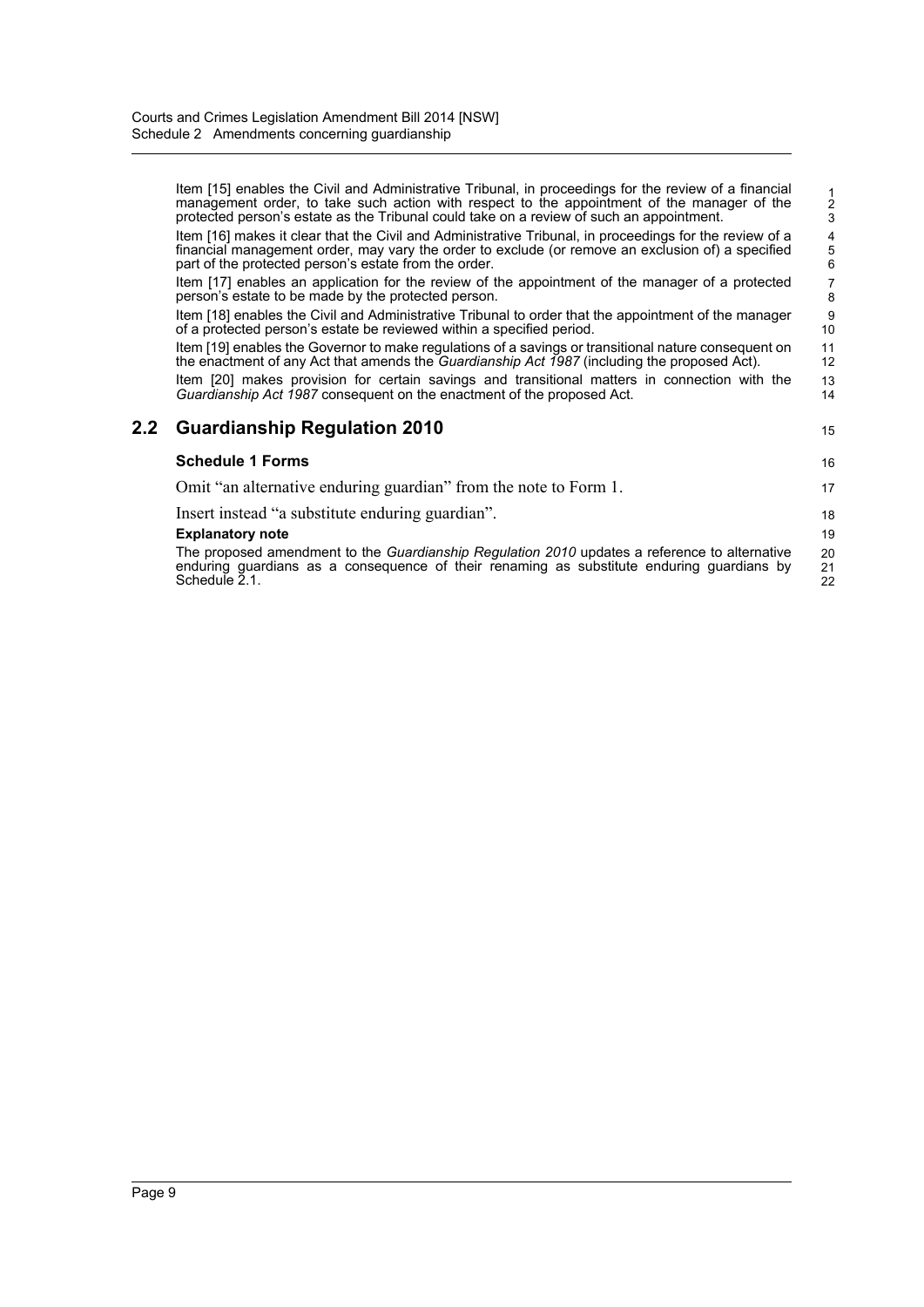<span id="page-13-0"></span>

|       | <b>Schedule 3</b>       | Amendments concerning acting judicial officers                                                                                                                                                                                                                                                                                                                                                                                                                                     | $\mathbf{1}$                       |
|-------|-------------------------|------------------------------------------------------------------------------------------------------------------------------------------------------------------------------------------------------------------------------------------------------------------------------------------------------------------------------------------------------------------------------------------------------------------------------------------------------------------------------------|------------------------------------|
| 3.1   |                         | <b>Children's Court Act 1987 No 53</b>                                                                                                                                                                                                                                                                                                                                                                                                                                             | 2                                  |
|       |                         | <b>Section 6B Acting President of Children's Court</b>                                                                                                                                                                                                                                                                                                                                                                                                                             | 3                                  |
|       |                         | Insert after section $6B(1)$ :                                                                                                                                                                                                                                                                                                                                                                                                                                                     | 4                                  |
|       | (1A)                    | Unless the Governor has made an appointment under subsection (1) (and<br>without limiting subsection $(1)$ ), the Attorney General may, by instrument in<br>writing, appoint a Children's Magistrate to be Acting President:                                                                                                                                                                                                                                                       | $\mathbf 5$<br>6<br>$\overline{7}$ |
|       |                         | during any vacancy in the office of the President, or<br>(a)                                                                                                                                                                                                                                                                                                                                                                                                                       | 8                                  |
|       |                         | (b)<br>during any period for which the President is absent from duty.                                                                                                                                                                                                                                                                                                                                                                                                              | 9                                  |
|       | (1B)                    | An appointment under this section may be made for a particular vacancy or<br>absence or for any vacancy or absence that occurs from time to time.                                                                                                                                                                                                                                                                                                                                  | 10<br>11                           |
|       | <b>Explanatory note</b> |                                                                                                                                                                                                                                                                                                                                                                                                                                                                                    | 12                                 |
|       |                         | The proposed amendment to the Children's Court Act 1987 enables the Attorney General to appoint<br>a Children's Magistrate of the Children's Court of New South Wales to be Acting President during a<br>vacancy or absence from duty of the President. It also enables the Attorney General or the Governor<br>to appoint a Children's Magistrate for a particular vacancy or absence from duty of the President or<br>any such vacancy or absence that occurs from time to time. | 13<br>14<br>15<br>16<br>17         |
| 3.2   |                         | District Court Act 1973 No 9                                                                                                                                                                                                                                                                                                                                                                                                                                                       | 18                                 |
| [1]   |                         | <b>Section 17 Acting Chief Judge</b>                                                                                                                                                                                                                                                                                                                                                                                                                                               | 19                                 |
|       |                         | Insert after section $17(1)$ :                                                                                                                                                                                                                                                                                                                                                                                                                                                     | 20                                 |
|       | (1A)                    | Unless the Governor has made an appointment under subsection (1) (and<br>without limiting subsection $(1)$ ), the Attorney General may, by instrument in<br>writing, appoint a Judge to be Acting Chief Judge during such period as the<br>Chief Judge may be absent from duty.                                                                                                                                                                                                    | 21<br>22<br>23<br>24               |
|       | (1B)                    | An appointment under this section may be made for a particular absence or for<br>any absence that occurs from time to time.                                                                                                                                                                                                                                                                                                                                                        | 25<br>26                           |
| [2]   | <b>Section 17 (3)</b>   |                                                                                                                                                                                                                                                                                                                                                                                                                                                                                    | 27                                 |
|       |                         | Insert after section $17(2)$ :                                                                                                                                                                                                                                                                                                                                                                                                                                                     | 28                                 |
|       | (3)                     | In this section, <b>absent from duty</b> includes a vacancy in the office of Chief<br>Judge.                                                                                                                                                                                                                                                                                                                                                                                       | 29<br>30                           |
| $[3]$ |                         | <b>Section 18 Acting Judges</b>                                                                                                                                                                                                                                                                                                                                                                                                                                                    | 31                                 |
|       |                         | Omit "not exceeding 12 months" from section 18 (1).                                                                                                                                                                                                                                                                                                                                                                                                                                | 32                                 |
|       |                         | Insert instead "not exceeding 5 years".                                                                                                                                                                                                                                                                                                                                                                                                                                            | 33                                 |
| [4]   | Section 18 (4)–(4B)     |                                                                                                                                                                                                                                                                                                                                                                                                                                                                                    | 34                                 |
|       |                         | Omit "75 years" wherever occurring. Insert instead "77 years".                                                                                                                                                                                                                                                                                                                                                                                                                     | 35                                 |
| [5]   | Section 18 (4A)         |                                                                                                                                                                                                                                                                                                                                                                                                                                                                                    | 36                                 |
|       | <b>Explanatory note</b> | Insert "or Family Court of Australia" after "Federal Court of Australia".<br>Item [1] of the proposed amendments to the District Court Act 1973 enables the Attorney General to<br>appoint a judge of the District Court of New South Wales to be Acting Chief Judge during a vacancy<br>or absence from duty of the Chief Judge. It also enables the Attorney General or the Governor to                                                                                          | 37<br>38<br>39<br>40<br>41         |
|       |                         |                                                                                                                                                                                                                                                                                                                                                                                                                                                                                    |                                    |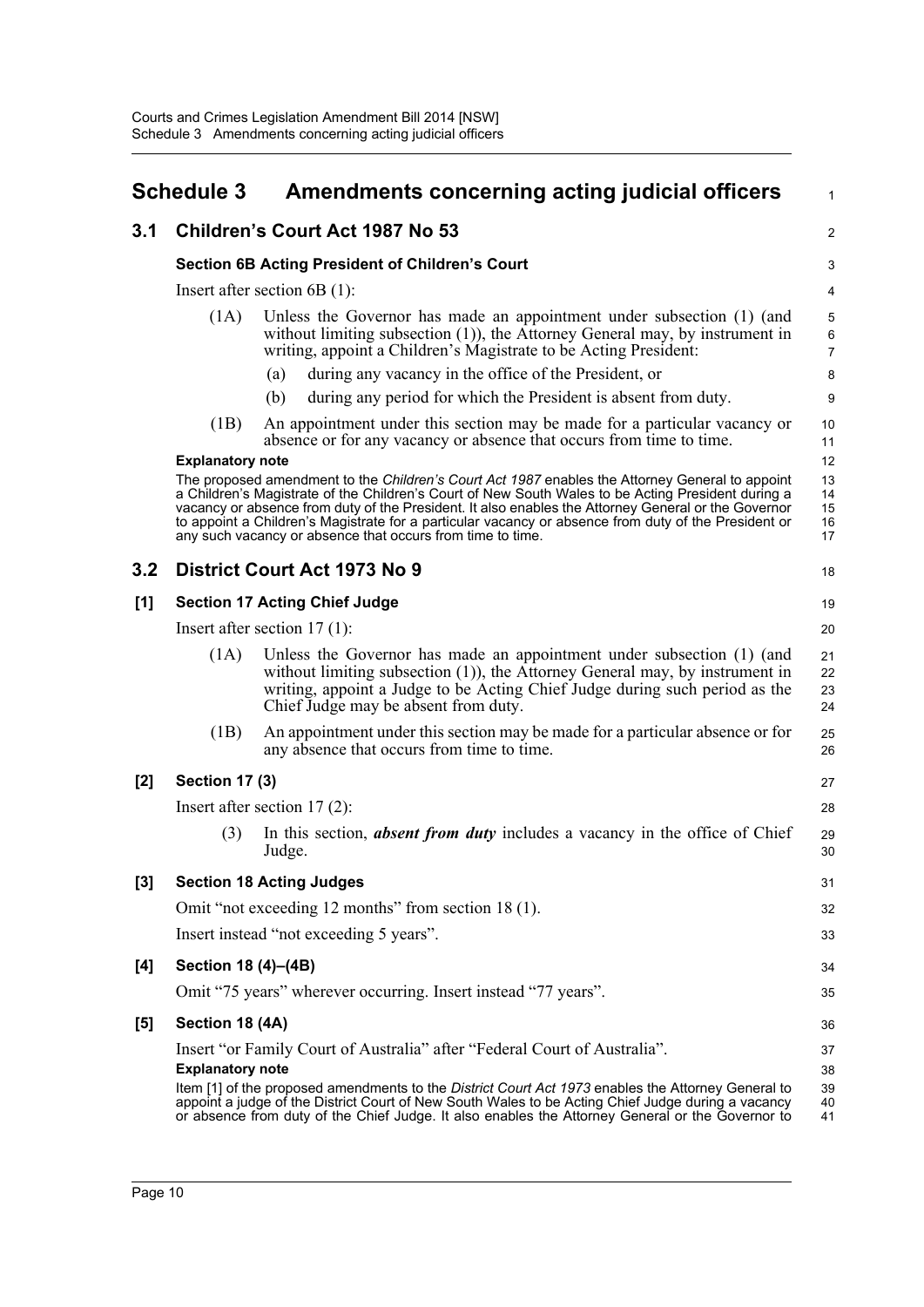|       |                         | appoint a judge for a particular vacancy or absence from duty of the Chief Judge or any such vacancy<br>or absence that occurs from time to time. Item [2] makes a consequential amendment.<br>Item [3] enables acting judges to be appointed for a period of up to 5 years. Currently, acting judges<br>are appointed for a period of up to 12 months.<br>Item [4] enables acting judges to be appointed up to the age of 77 years. Currently, acting judges are<br>appointed up to the age of 75 years.<br>Item [5] enables former Family Court judges to be appointed as acting judges. | $\frac{1}{2}$<br>3<br>4<br>5<br>6<br>$\overline{7}$ |
|-------|-------------------------|--------------------------------------------------------------------------------------------------------------------------------------------------------------------------------------------------------------------------------------------------------------------------------------------------------------------------------------------------------------------------------------------------------------------------------------------------------------------------------------------------------------------------------------------------------------------------------------------|-----------------------------------------------------|
| 3.3   |                         | Drug Court Act 1998 No 150                                                                                                                                                                                                                                                                                                                                                                                                                                                                                                                                                                 | 8                                                   |
|       |                         | <b>Section 22 Acting Senior Judge</b>                                                                                                                                                                                                                                                                                                                                                                                                                                                                                                                                                      | 9                                                   |
|       |                         | Insert after section 22 $(1)$ :                                                                                                                                                                                                                                                                                                                                                                                                                                                                                                                                                            | 10                                                  |
|       | (1A)                    | The Minister may make any such appointment for a particular absence or<br>vacancy or for any absence or vacancy that occurs from time to time.                                                                                                                                                                                                                                                                                                                                                                                                                                             | 11<br>12                                            |
|       | <b>Explanatory note</b> |                                                                                                                                                                                                                                                                                                                                                                                                                                                                                                                                                                                            | 13                                                  |
|       |                         | The proposed amendment to the Drug Court Act 1998 enables the Attorney General to appoint a<br>judge of the Drug Court of New South Wales to be Acting Senior Judge for a particular vacancy or<br>absence from duty of the Senior Judge or any such vacancy or absence that occurs from time to time.                                                                                                                                                                                                                                                                                     | 14<br>15<br>16                                      |
| 3.4   |                         | Dust Diseases Tribunal Act 1989 No 63                                                                                                                                                                                                                                                                                                                                                                                                                                                                                                                                                      | 17                                                  |
| [1]   |                         | <b>Section 7B Acting President</b>                                                                                                                                                                                                                                                                                                                                                                                                                                                                                                                                                         | 18                                                  |
|       |                         | Insert after section $7B(1)$ :                                                                                                                                                                                                                                                                                                                                                                                                                                                                                                                                                             | 19                                                  |
|       | (1A)                    | Unless the Governor has made an appointment under subsection (1) (and<br>without limiting subsection $(1)$ ), the Attorney General may, by instrument in<br>writing, appoint a member to be Acting President during such period as the<br>President may be absent from his or her duties.                                                                                                                                                                                                                                                                                                  | 20<br>21<br>22<br>23                                |
|       | (1B)                    | An appointment under this section may be made for a particular absence or for<br>any absence that occurs from time to time.                                                                                                                                                                                                                                                                                                                                                                                                                                                                | 24<br>25                                            |
| $[2]$ | Section 7B (3)          |                                                                                                                                                                                                                                                                                                                                                                                                                                                                                                                                                                                            | 26                                                  |
|       |                         | Insert after section $7B(2)$ :                                                                                                                                                                                                                                                                                                                                                                                                                                                                                                                                                             | 27                                                  |
|       | (3)                     | In this section, <b>absent from duty</b> includes a vacancy in the office of President.                                                                                                                                                                                                                                                                                                                                                                                                                                                                                                    | 28                                                  |
|       | <b>Explanatory note</b> | Item [1] of the proposed amendments to the Dust Diseases Tribunal Act 1989 enables the Attorney<br>General to appoint a member of the Dust Diseases Tribunal of New South Wales to be Acting<br>President during a vacancy or absence from duty of the President. It also enables the Attorney<br>General or the Governor to appoint a member for a particular vacancy or absence from duty of the<br>President or any such vacancy or absence that occurs from time to time. Item [2] makes a<br>consequential amendment.                                                                 | 29<br>30<br>31<br>32<br>33<br>34<br>35              |
| 3.5   |                         | <b>Industrial Relations Act 1996 No 17</b>                                                                                                                                                                                                                                                                                                                                                                                                                                                                                                                                                 | 36                                                  |
| [1]   |                         | <b>Schedule 2 Provisions relating to members of Commission</b>                                                                                                                                                                                                                                                                                                                                                                                                                                                                                                                             | 37                                                  |
|       |                         | Omit "75 years" from clause 3 (2). Insert instead "77 years".                                                                                                                                                                                                                                                                                                                                                                                                                                                                                                                              | 38                                                  |
| $[2]$ |                         | Schedule 2, clause 3 (3)                                                                                                                                                                                                                                                                                                                                                                                                                                                                                                                                                                   | 39                                                  |
|       |                         | Omit "not exceeding 12 months". Insert instead "not exceeding 5 years".                                                                                                                                                                                                                                                                                                                                                                                                                                                                                                                    | 40                                                  |
|       | <b>Explanatory note</b> |                                                                                                                                                                                                                                                                                                                                                                                                                                                                                                                                                                                            | 41                                                  |
|       |                         | Item [1] of the proposed amendments to the <i>Industrial Relations Act 1996</i> enables an acting member<br>of the Industrial Relations Commission of New South Wales in Court Session to be appointed up to<br>the age of 77 years. Currently, acting members are appointed up to the age of 75 years.                                                                                                                                                                                                                                                                                    | 42<br>43<br>44                                      |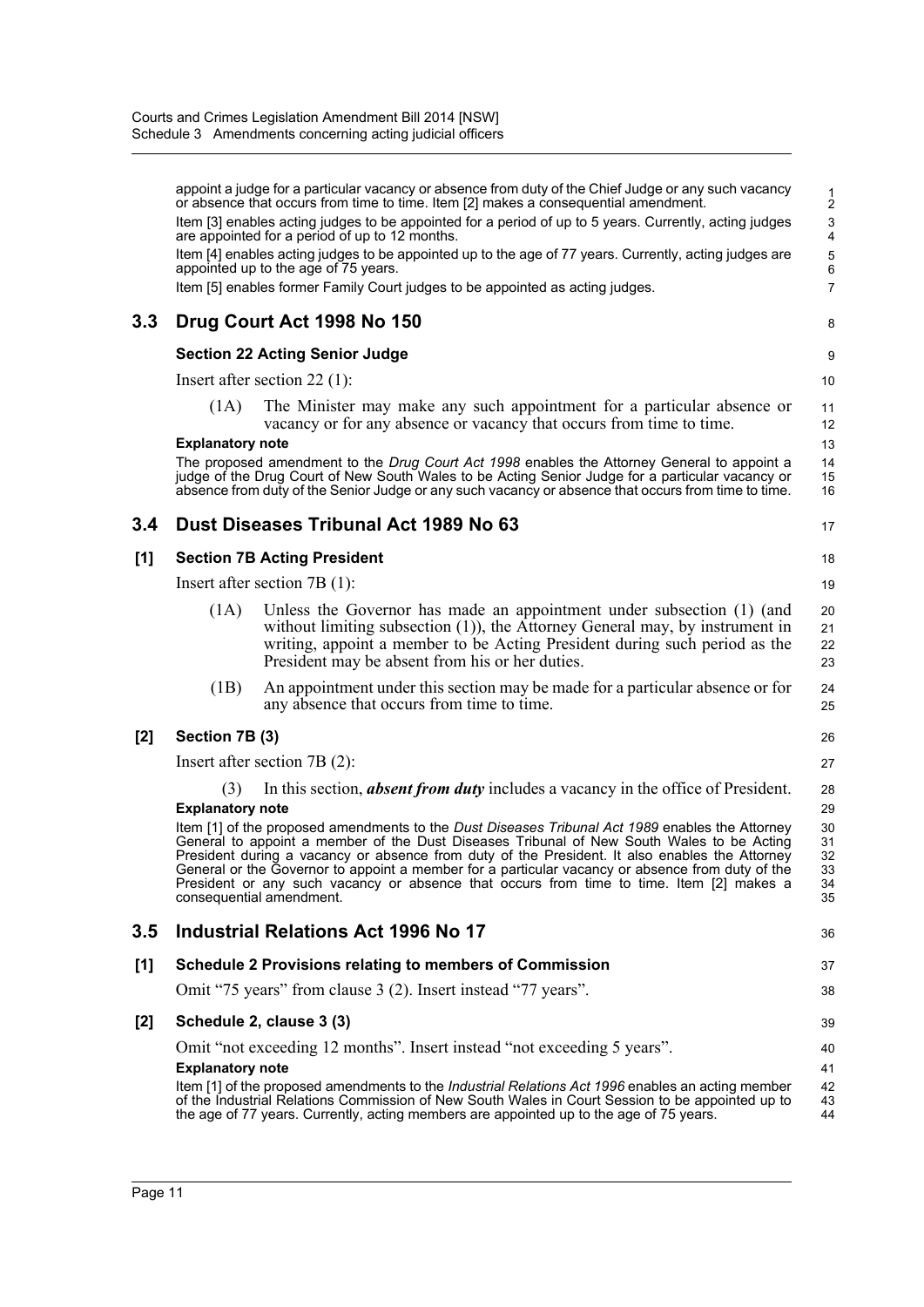|       | Item [2] enables acting members to be appointed for a period of up to 5 years. Currently, acting<br>members are appointed for a period of up to 12 months.                                                                                                                                                                                                                                                                                                                                                         | 1<br>$\overline{2}$                  |
|-------|--------------------------------------------------------------------------------------------------------------------------------------------------------------------------------------------------------------------------------------------------------------------------------------------------------------------------------------------------------------------------------------------------------------------------------------------------------------------------------------------------------------------|--------------------------------------|
| 3.6   | <b>Land and Environment Court Act 1979 No 204</b>                                                                                                                                                                                                                                                                                                                                                                                                                                                                  | 3                                    |
| [1]   | <b>Section 11 Acting Judges</b>                                                                                                                                                                                                                                                                                                                                                                                                                                                                                    | 4                                    |
|       | Omit "not exceeding 12 months" from section 11 (1).                                                                                                                                                                                                                                                                                                                                                                                                                                                                | 5                                    |
|       | Insert instead "not exceeding 5 years".                                                                                                                                                                                                                                                                                                                                                                                                                                                                            | 6                                    |
| [2]   | <b>Section 11 (4)</b>                                                                                                                                                                                                                                                                                                                                                                                                                                                                                              | 7                                    |
|       | Omit "75 years". Insert instead "77 years".<br><b>Explanatory note</b><br>Item [1] of the proposed amendments to the Land and Environment Court Act 1979 enables acting<br>judges of the Land and Environment Court of New South Wales to be appointed for a period of up to<br>5 years. Currently, acting judges are appointed for a period of up to 12 months.<br>Item [2] enables acting judges to be appointed up to the age of 77 years. Currently, acting judges are<br>appointed up to the age of 75 years. | 8<br>9<br>10<br>11<br>12<br>13<br>14 |
| 3.7   | Local Court Act 2007 No 93                                                                                                                                                                                                                                                                                                                                                                                                                                                                                         | 15                                   |
| [1]   | <b>Section 16 Acting Magistrates</b>                                                                                                                                                                                                                                                                                                                                                                                                                                                                               | 16                                   |
|       | Omit "not exceeding 12 months" from section 16 (1).                                                                                                                                                                                                                                                                                                                                                                                                                                                                | 17                                   |
|       | Insert instead "not exceeding 5 years".                                                                                                                                                                                                                                                                                                                                                                                                                                                                            | 18                                   |
| [2]   | <b>Section 16 (2)</b>                                                                                                                                                                                                                                                                                                                                                                                                                                                                                              | 19                                   |
|       | Omit "75 years". Insert instead "77 years".                                                                                                                                                                                                                                                                                                                                                                                                                                                                        | 20                                   |
| $[3]$ | <b>Schedule 1 Provisions relating to Magistrates</b>                                                                                                                                                                                                                                                                                                                                                                                                                                                               | 21                                   |
|       | Omit "Minister" from clause 11 (3). Insert instead "Attorney General".                                                                                                                                                                                                                                                                                                                                                                                                                                             | 22                                   |
| [4]   | Schedule 1, clause 11 (3A)                                                                                                                                                                                                                                                                                                                                                                                                                                                                                         | 23                                   |
|       | Insert after clause $11(3)$ :                                                                                                                                                                                                                                                                                                                                                                                                                                                                                      | 24                                   |
|       | (3A)<br>The Attorney General may make any such nomination for a particular vacancy<br>or absence or for any vacancy or absence that occurs from time to time.                                                                                                                                                                                                                                                                                                                                                      | 25<br>26                             |
|       | <b>Explanatory note</b><br>Item [1] of the proposed amendments to the Local Court Act 2007 enables acting magistrates of the<br>Local Court of New South Wales to be appointed for a period of up to 5 years. Currently, acting<br>magistrates are appointed for a period of up to 12 months.                                                                                                                                                                                                                      | 27<br>28<br>29<br>30                 |
|       | Item [2] enables acting magistrates to be appointed up to the age of 77 years. Currently, acting<br>magistrates are appointed up to the age of 75 years.                                                                                                                                                                                                                                                                                                                                                           | 31<br>32                             |
|       | Item [4] enables the Attorney General to nominate a Deputy Chief Magistrate for a particular vacancy<br>or absence from duty of the Chief Magistrate or any such vacancy or absence that occurs from time<br>to time. Item [3] makes a consequential amendment.                                                                                                                                                                                                                                                    | 33<br>34<br>35                       |
| 3.8   | Supreme Court Act 1970 No 52                                                                                                                                                                                                                                                                                                                                                                                                                                                                                       | 36                                   |
| [1]   | <b>Section 37 Acting Judges</b>                                                                                                                                                                                                                                                                                                                                                                                                                                                                                    | 37                                   |
|       | Omit "not exceeding 12 months" from section 37 (1).                                                                                                                                                                                                                                                                                                                                                                                                                                                                | 38                                   |
|       | Insert instead "not exceeding 5 years".                                                                                                                                                                                                                                                                                                                                                                                                                                                                            | 39                                   |
|       |                                                                                                                                                                                                                                                                                                                                                                                                                                                                                                                    |                                      |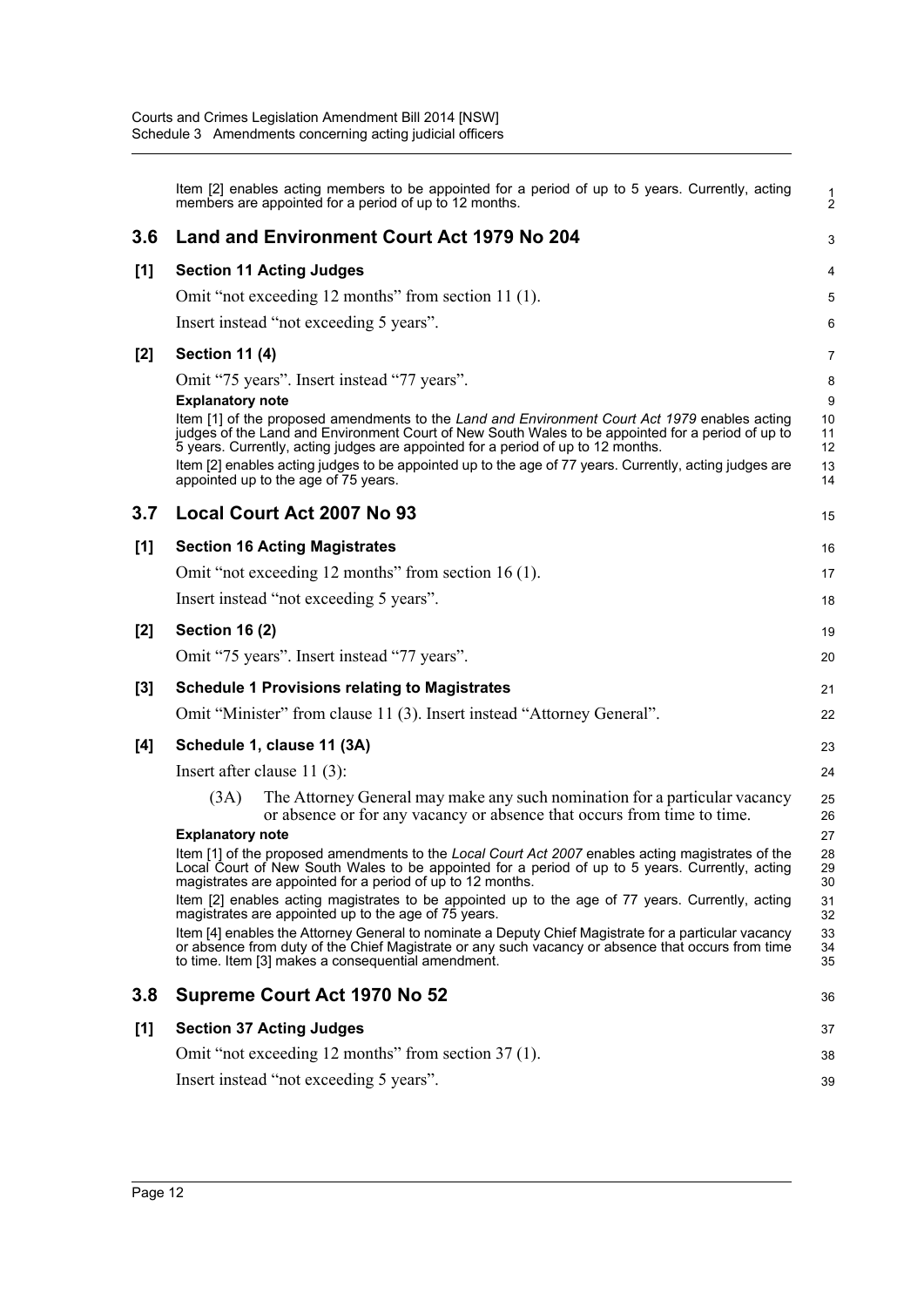#### **[2] Section 37 (4) and (4A)**

Omit the subsections. Insert instead:

(4) A retired Judge of the Court or of another court in New South Wales (including a retired judicial member of the Industrial Commission or of the Industrial Relations Commission) may be so appointed even though the retired Judge has reached the age of 72 years (or will have reached that age before the appointment expires), but may not be so appointed for any period that extends beyond the day on which he or she reaches the age of 77 years.

14 15 16

21 22 23

(4A) A retired Judge of the Federal Court of Australia or of the Supreme Court of another State or Territory may be so appointed even though the retired Judge has reached the age of 70 years (or will have reached that age before the appointment expires), but may not be so appointed for any period that extends beyond the day on which he or she reaches the age of 77 years. 10 11 12 13

#### **[3] Section 111 Appointment of associate Judges and acting associate Judges**

Omit "75 years" from section 111 (6). Insert instead "77 years".

#### **Explanatory note**

Item [1] of the proposed amendments to the *Supreme Court Act 1970* enables acting judges of the Supreme Court of New South Wales to be appointed for a period of up to 5 years. Currently, acting judges are appointed for a period of up to 12 months. 17 18 19 20

Item [2] enables acting judges to be appointed up to the age of 77 years. Currently, acting judges are appointed up to the age of 75 years.

Item [3] enables acting associate judges to be appointed up to the age of 77 years. Currently, acting associate judges are appointed up to the age of 75 years.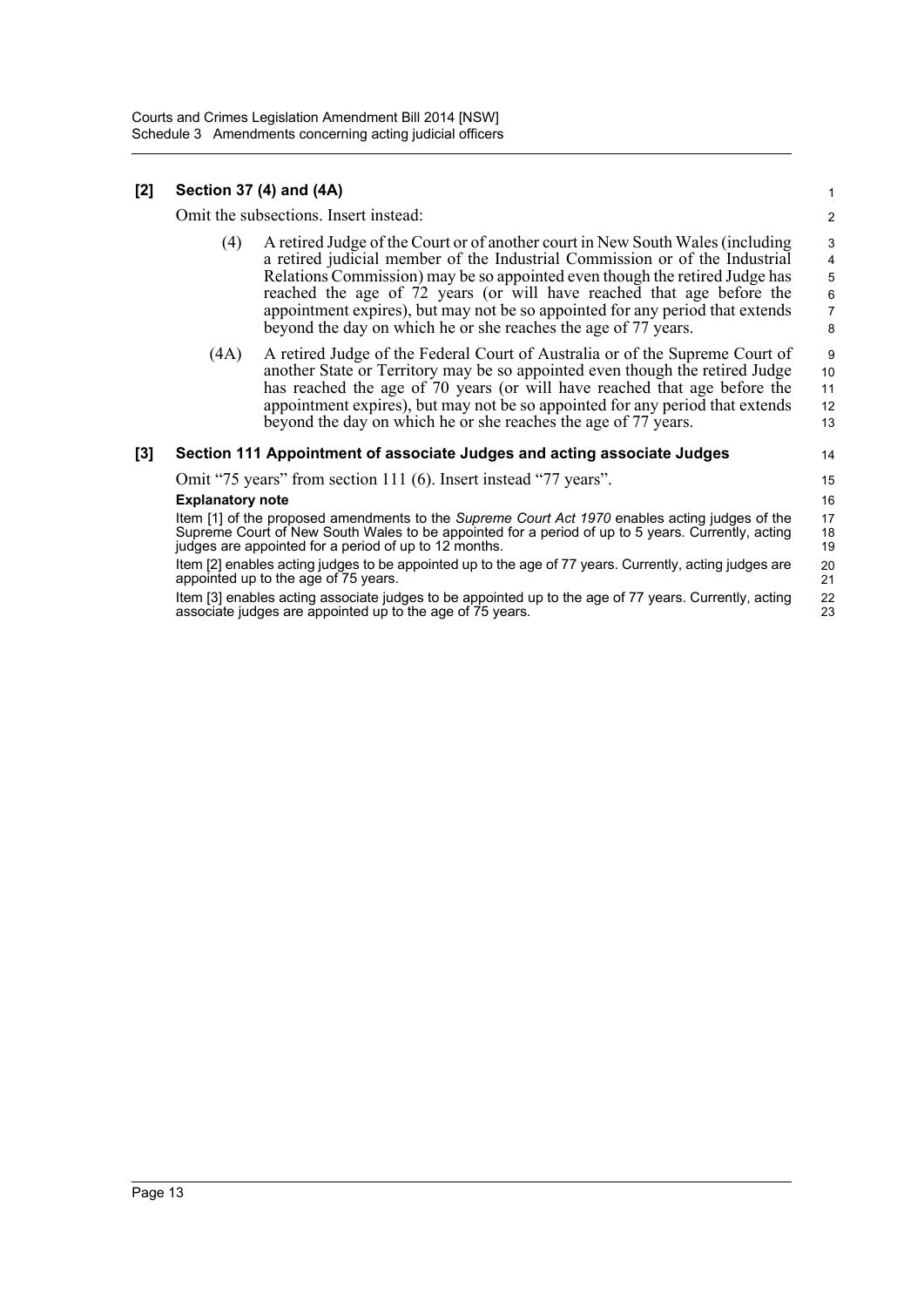<span id="page-17-0"></span>

| <b>Schedule 4</b> |                                                            |                           | <b>Other amendments</b>                |                                                                                                                                                                                                                                                                                                                                                   | 1                             |  |  |  |
|-------------------|------------------------------------------------------------|---------------------------|----------------------------------------|---------------------------------------------------------------------------------------------------------------------------------------------------------------------------------------------------------------------------------------------------------------------------------------------------------------------------------------------------|-------------------------------|--|--|--|
| 4.1               | <b>Crimes (Administration of Sentences) Act 1999 No 93</b> |                           |                                        |                                                                                                                                                                                                                                                                                                                                                   |                               |  |  |  |
| [1]               |                                                            | <b>Section 257A</b>       |                                        |                                                                                                                                                                                                                                                                                                                                                   | 3                             |  |  |  |
|                   |                                                            | Insert after section 257: |                                        |                                                                                                                                                                                                                                                                                                                                                   | 4                             |  |  |  |
| 257A              |                                                            |                           | <b>Exchange of certain information</b> |                                                                                                                                                                                                                                                                                                                                                   |                               |  |  |  |
|                   |                                                            | (1)                       |                                        | The Commissioner may enter into an arrangement (an information sharing<br><i>arrangement</i> ) with the Commissioner of Fines Administration for the<br>purposes of sharing or exchanging any information that is held by Corrective<br>Services NSW or the Commissioner of Fines Administration.                                                 | 6<br>$\overline{7}$<br>8<br>9 |  |  |  |
|                   |                                                            | (2)                       |                                        | The information to which an information sharing arrangement may relate is<br>limited to information that assists in the exercise of:                                                                                                                                                                                                              | 10<br>11                      |  |  |  |
|                   |                                                            |                           | (a)                                    | the functions of the Commissioner under this Act or the regulations, or                                                                                                                                                                                                                                                                           | 12                            |  |  |  |
|                   |                                                            |                           | (b)                                    | the functions of the Commissioner of Fines Administration under the<br><i>Fines Act 1996</i> or the regulations under that Act.                                                                                                                                                                                                                   | 13<br>14                      |  |  |  |
|                   |                                                            | (3)                       |                                        | Under an information sharing arrangement:                                                                                                                                                                                                                                                                                                         | 15                            |  |  |  |
|                   |                                                            |                           | (a)                                    | the Commissioner is, despite any other Act or law of the State,<br>authorised to request and receive information from the Commissioner<br>of Fines Administration comprising the name, address and date of birth<br>of a person who is an inmate and a fine defaulter (within the meaning of<br>the Fines Act 1996), and details of the fine, and | 16<br>17<br>18<br>19<br>20    |  |  |  |
|                   |                                                            |                           | (b)                                    | the Commissioner of Fines Administration is authorised to disclose that<br>information to the Commissioner, and                                                                                                                                                                                                                                   | 21<br>22                      |  |  |  |
|                   |                                                            |                           | (c)                                    | the Commissioner of Fines Administration is, despite any other Act or<br>law of the State, authorised to request and receive from Corrective<br>Services NSW the following information about a person who is an<br>inmate:                                                                                                                        | 23<br>24<br>25<br>26          |  |  |  |
|                   |                                                            |                           |                                        | (i)<br>the inmate's name and date of birth,                                                                                                                                                                                                                                                                                                       | 27                            |  |  |  |
|                   |                                                            |                           |                                        | (ii)<br>the date the inmate was taken into custody,                                                                                                                                                                                                                                                                                               | 28                            |  |  |  |
|                   |                                                            |                           |                                        | the address of the inmate's usual place of residence (as recorded<br>(iii)<br>by Corrective Services NSW under this Act),                                                                                                                                                                                                                         | 29<br>30                      |  |  |  |
|                   |                                                            |                           |                                        | the unique identifying number assigned to the inmate by<br>(iv)<br>Corrective Services NSW,                                                                                                                                                                                                                                                       | 31<br>32                      |  |  |  |
|                   |                                                            |                           |                                        | (v)<br>whether or not the inmate is serving a sentence,                                                                                                                                                                                                                                                                                           | 33                            |  |  |  |
|                   |                                                            |                           |                                        | if the inmate is serving a sentence, the date on which the inmate's<br>(vi)<br>non-parole period and full sentence are due to expire,                                                                                                                                                                                                             | 34<br>35                      |  |  |  |
|                   |                                                            |                           |                                        | if the inmate is not serving a sentence, the date on which the<br>(vii)<br>inmate is due for release, and                                                                                                                                                                                                                                         | 36<br>37                      |  |  |  |
|                   |                                                            |                           | (d)                                    | the Commissioner is authorised to disclose that information to the<br>Commissioner of Fines Administration.                                                                                                                                                                                                                                       | 38<br>39                      |  |  |  |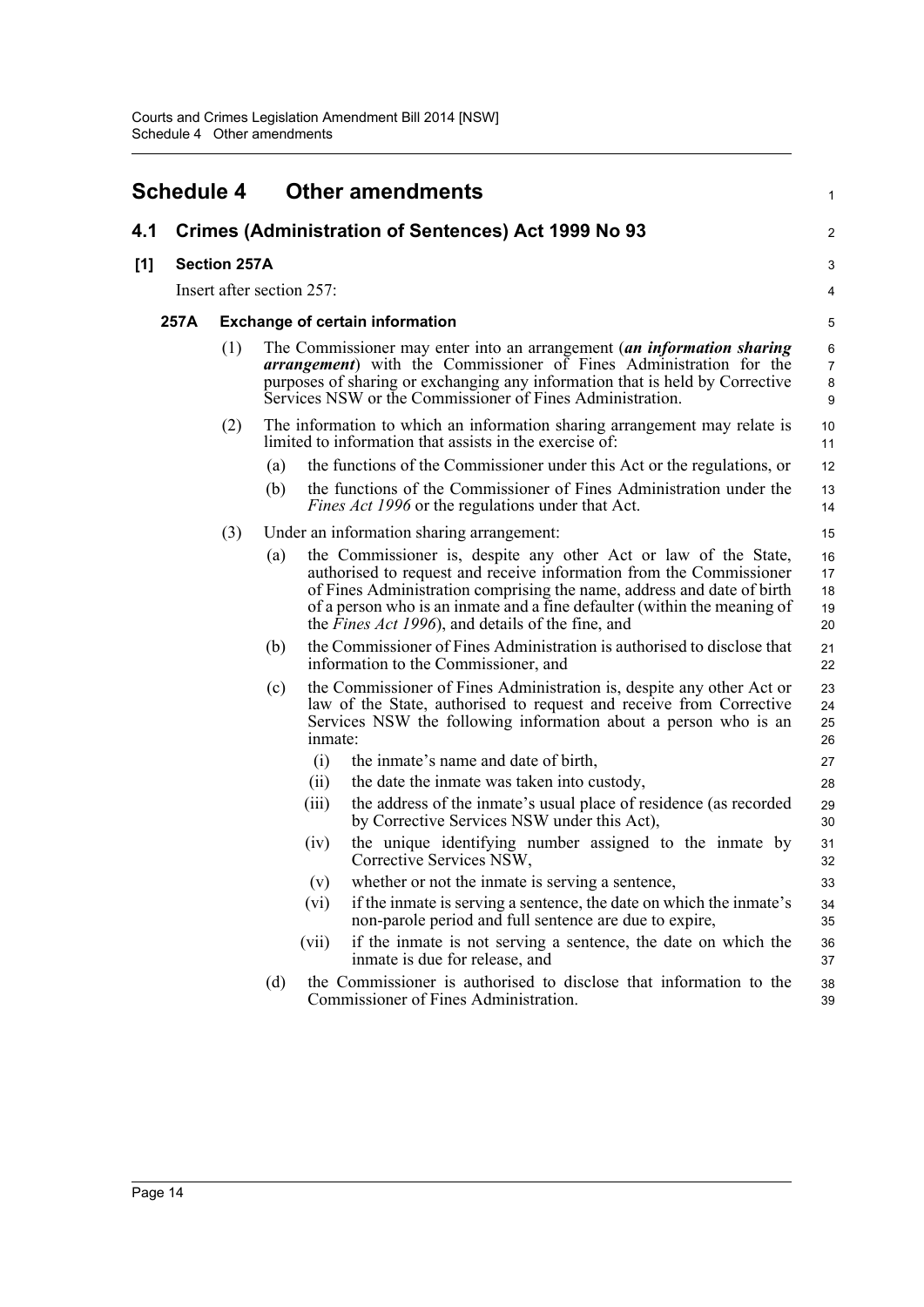| [2]   | Schedule 5 Savings, transitional and other provisions                                                   |                                                                                                                                                                                                                                                                                                                                                                                                                                                                                                                                                                                                                     |                                              |  |  |  |  |
|-------|---------------------------------------------------------------------------------------------------------|---------------------------------------------------------------------------------------------------------------------------------------------------------------------------------------------------------------------------------------------------------------------------------------------------------------------------------------------------------------------------------------------------------------------------------------------------------------------------------------------------------------------------------------------------------------------------------------------------------------------|----------------------------------------------|--|--|--|--|
|       |                                                                                                         | Insert at the end of the Schedule with appropriate Part and clause numbering:                                                                                                                                                                                                                                                                                                                                                                                                                                                                                                                                       | $\overline{2}$                               |  |  |  |  |
|       | Part<br>Provision consequent on enactment of Courts and<br><b>Crimes Legislation Amendment Act 2014</b> |                                                                                                                                                                                                                                                                                                                                                                                                                                                                                                                                                                                                                     |                                              |  |  |  |  |
|       |                                                                                                         | Application of amendment concerning exchange of information                                                                                                                                                                                                                                                                                                                                                                                                                                                                                                                                                         | 4<br>5                                       |  |  |  |  |
|       |                                                                                                         | Section 257A extends to information obtained before the commencement of<br>that section.                                                                                                                                                                                                                                                                                                                                                                                                                                                                                                                            | 6<br>$\overline{7}$                          |  |  |  |  |
|       | <b>Explanatory note</b>                                                                                 | Item [1] of the proposed amendments to the Crimes (Administration of Sentences) Act 1999 inserts a<br>provision (similar to that in the Children (Detention Centres) Act 1987) to enable the Commissioner of<br>Corrective Services to share information with the Commissioner of Fines Administration about<br>inmates, so as to identify any outstanding fines of such inmates and to facilitate their participation in<br>work and development orders as a way of satisfying all or part of those fines.<br>Item [2] provides that the provision inserted by item [1] extends to information obtained before the | 8<br>9<br>10<br>11<br>12<br>13<br>14         |  |  |  |  |
|       |                                                                                                         | commencement of that provision.                                                                                                                                                                                                                                                                                                                                                                                                                                                                                                                                                                                     | 15                                           |  |  |  |  |
| 4.2   | <b>Jury Act 1977 No 18</b>                                                                              |                                                                                                                                                                                                                                                                                                                                                                                                                                                                                                                                                                                                                     | 16                                           |  |  |  |  |
|       |                                                                                                         | Section 75A Information to be supplied to sheriff                                                                                                                                                                                                                                                                                                                                                                                                                                                                                                                                                                   | 17                                           |  |  |  |  |
|       |                                                                                                         | Insert after section $75A(2B)(c)$ :                                                                                                                                                                                                                                                                                                                                                                                                                                                                                                                                                                                 | 18                                           |  |  |  |  |
|       | <b>Explanatory note</b>                                                                                 | the customer identification number (if any) allocated to the person by<br>(d)<br>Roads and Maritime Services.                                                                                                                                                                                                                                                                                                                                                                                                                                                                                                       | 19<br>20<br>21                               |  |  |  |  |
|       |                                                                                                         | The proposed amendment to the Jury Act 1977 enables the sheriff to obtain a customer identification<br>number allocated to a person by Roads and Maritime Services for the purpose of determining whether<br>the person should be excluded from jury service.                                                                                                                                                                                                                                                                                                                                                       | 22<br>23<br>24                               |  |  |  |  |
| 4.3   |                                                                                                         | <b>Land and Environment Court Act 1979 No 204</b>                                                                                                                                                                                                                                                                                                                                                                                                                                                                                                                                                                   | 25                                           |  |  |  |  |
| [1]   | Section 18 Class 2—local government and miscellaneous appeals and applications                          |                                                                                                                                                                                                                                                                                                                                                                                                                                                                                                                                                                                                                     |                                              |  |  |  |  |
|       | Omit section 18 (b).                                                                                    |                                                                                                                                                                                                                                                                                                                                                                                                                                                                                                                                                                                                                     | 27                                           |  |  |  |  |
| $[2]$ |                                                                                                         | Section 19 Class 3—land tenure, valuation, rating and compensation matters                                                                                                                                                                                                                                                                                                                                                                                                                                                                                                                                          | 28                                           |  |  |  |  |
|       | Omit section 19 (f).                                                                                    |                                                                                                                                                                                                                                                                                                                                                                                                                                                                                                                                                                                                                     | 29                                           |  |  |  |  |
| $[3]$ |                                                                                                         | Section 20 Class 4—environmental planning and protection and development<br>contract civil enforcement                                                                                                                                                                                                                                                                                                                                                                                                                                                                                                              | 30<br>31                                     |  |  |  |  |
|       |                                                                                                         | Omit "Part 5 of the <i>Olympic Co-ordination Authority Act 1995</i> ," from section 20 (3) (a).                                                                                                                                                                                                                                                                                                                                                                                                                                                                                                                     | 32                                           |  |  |  |  |
| [4]   |                                                                                                         | Section 37 Commissioners sitting with a Judge                                                                                                                                                                                                                                                                                                                                                                                                                                                                                                                                                                       | 33                                           |  |  |  |  |
|       | <b>Explanatory note</b><br>enforcement).                                                                | Omit "or 3" from section 37 (1). Insert instead ", 3 or 4".<br>Items [1]-[3] of the proposed amendments to the Land and Environment Court Act 1979 make<br>changes of a statute law revision nature by removing references to repealed Acts.<br>Item [4] extends the classes of proceedings in which judges of the Land and Environment Court of<br>New South Wales may be assisted by commissioners to include Class 4 proceedings (Class 4<br>proceedings relate to environmental planning and protection and development contract civil                                                                          | 34<br>35<br>36<br>37<br>38<br>39<br>40<br>41 |  |  |  |  |
|       |                                                                                                         |                                                                                                                                                                                                                                                                                                                                                                                                                                                                                                                                                                                                                     |                                              |  |  |  |  |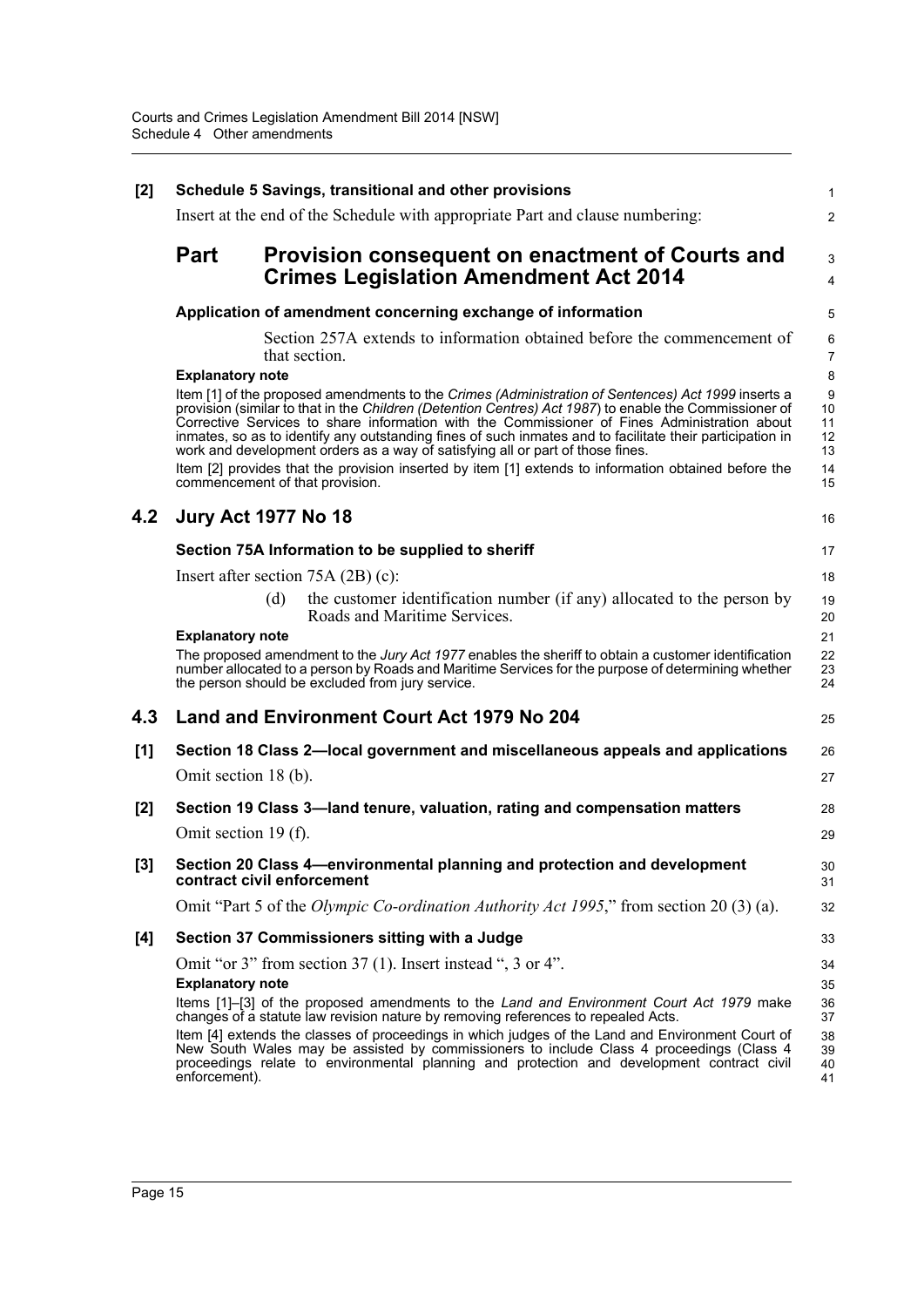| 4.4   |                                    |                         | NSW Trustee and Guardian Act 2009 No 49                                                                                                                                                                                                                                                                                                                                                                                                                                                                                      | 1                                                                                                            |  |
|-------|------------------------------------|-------------------------|------------------------------------------------------------------------------------------------------------------------------------------------------------------------------------------------------------------------------------------------------------------------------------------------------------------------------------------------------------------------------------------------------------------------------------------------------------------------------------------------------------------------------|--------------------------------------------------------------------------------------------------------------|--|
| [1]   |                                    | <b>Section 88</b>       |                                                                                                                                                                                                                                                                                                                                                                                                                                                                                                                              | 2                                                                                                            |  |
|       |                                    |                         | Omit the section. Insert instead:                                                                                                                                                                                                                                                                                                                                                                                                                                                                                            | $\ensuremath{\mathsf{3}}$<br>4<br>$\mathbf 5$<br>$\,6\,$<br>$\overline{7}$<br>8<br>9<br>10<br>11<br>12<br>13 |  |
|       | 88                                 |                         | <b>Revocation of order by MHRT</b>                                                                                                                                                                                                                                                                                                                                                                                                                                                                                           |                                                                                                              |  |
|       |                                    | (1)                     | The MHRT, on application by a protected person who is (or who was, but has<br>ceased to be) a patient, may revoke the order that the estate of the person be<br>subject to management under this Act, if it is satisfied that:                                                                                                                                                                                                                                                                                               |                                                                                                              |  |
|       |                                    |                         | the protected person is capable of managing his or her affairs, or<br>(a)<br>the revocation is in the best interests of the protected person.<br>(b)                                                                                                                                                                                                                                                                                                                                                                         |                                                                                                              |  |
|       |                                    | (2)                     | In this section, <i>patient</i> includes a forensic patient within the meaning of the<br>Mental Health (Forensic Provisions) Act 1990.                                                                                                                                                                                                                                                                                                                                                                                       |                                                                                                              |  |
| [2]   |                                    |                         | Schedule 1 Savings, transitional and other provisions                                                                                                                                                                                                                                                                                                                                                                                                                                                                        |                                                                                                              |  |
|       |                                    |                         | Insert at the end of the Schedule with appropriate Part and clause numbering:                                                                                                                                                                                                                                                                                                                                                                                                                                                |                                                                                                              |  |
|       | <b>Part</b>                        |                         | Provision consequent on enactment of Courts and                                                                                                                                                                                                                                                                                                                                                                                                                                                                              | 14                                                                                                           |  |
|       |                                    |                         | <b>Crimes Legislation Amendment Act 2014</b>                                                                                                                                                                                                                                                                                                                                                                                                                                                                                 | 15                                                                                                           |  |
|       | <b>Revocation of order by MHRT</b> |                         |                                                                                                                                                                                                                                                                                                                                                                                                                                                                                                                              |                                                                                                              |  |
|       |                                    |                         | Section 88, as substituted by the Courts and Crimes Legislation Amendment<br>Act 2014, extends to:                                                                                                                                                                                                                                                                                                                                                                                                                           | 17<br>18                                                                                                     |  |
|       |                                    |                         | orders that the estate of any person be subject to management under this<br>(a)<br>Act made before the substitution, and                                                                                                                                                                                                                                                                                                                                                                                                     | 19<br>20                                                                                                     |  |
|       |                                    |                         | applications made under that section (but not finally determined) before<br>(b)<br>the substitution.                                                                                                                                                                                                                                                                                                                                                                                                                         | 21<br>22                                                                                                     |  |
|       |                                    | <b>Explanatory note</b> |                                                                                                                                                                                                                                                                                                                                                                                                                                                                                                                              | 23                                                                                                           |  |
|       |                                    |                         | Item [1] of the proposed amendments to the NSW Trustee and Guardian Act 2009 enables the Mental<br>Health Review Tribunal to revoke financial management orders made under that Act in respect of<br>certain persons who are or were patients admitted to a mental health facility (including forensic<br>patients within the meaning of the Mental Health (Forensic Provisions) Act 1990) if it is satisfied that<br>those persons are capable of managing their affairs or that the revocation is in their best interests. | 24<br>25<br>26<br>27<br>28                                                                                   |  |
|       |                                    |                         | Item [2] makes provision for a transitional matter consequent on the amendment made by item [1].                                                                                                                                                                                                                                                                                                                                                                                                                             | 29                                                                                                           |  |
| 4.5   |                                    |                         | <b>Oaths Act 1900 No 20</b>                                                                                                                                                                                                                                                                                                                                                                                                                                                                                                  | 30                                                                                                           |  |
| [1]   |                                    |                         | Section 26 Before whom oaths and affidavits may be taken                                                                                                                                                                                                                                                                                                                                                                                                                                                                     | 31                                                                                                           |  |
|       |                                    |                         | Insert "or tribunal" after "court" in section 26 (1).                                                                                                                                                                                                                                                                                                                                                                                                                                                                        | 32                                                                                                           |  |
| $[2]$ |                                    | <b>Section 26 (1)</b>   |                                                                                                                                                                                                                                                                                                                                                                                                                                                                                                                              | 33                                                                                                           |  |
|       |                                    |                         | Insert "in this or any other State or Territory or the Commonwealth" after "arbitration".                                                                                                                                                                                                                                                                                                                                                                                                                                    | 34                                                                                                           |  |
| $[3]$ |                                    | <b>Section 26A</b>      |                                                                                                                                                                                                                                                                                                                                                                                                                                                                                                                              | 35                                                                                                           |  |
|       |                                    |                         | Insert after section 26:                                                                                                                                                                                                                                                                                                                                                                                                                                                                                                     | 36                                                                                                           |  |
|       | 26A                                |                         | Witnessing of statutory declarations for other jurisdictions                                                                                                                                                                                                                                                                                                                                                                                                                                                                 | 37                                                                                                           |  |
|       |                                    |                         | If it is permitted by another State, a Territory or the Commonwealth, a justice<br>of the peace may take, receive or witness a statutory declaration within New<br>South Wales for use in relation to the other State, Territory or the<br>Commonwealth.                                                                                                                                                                                                                                                                     | 38<br>39<br>40<br>41                                                                                         |  |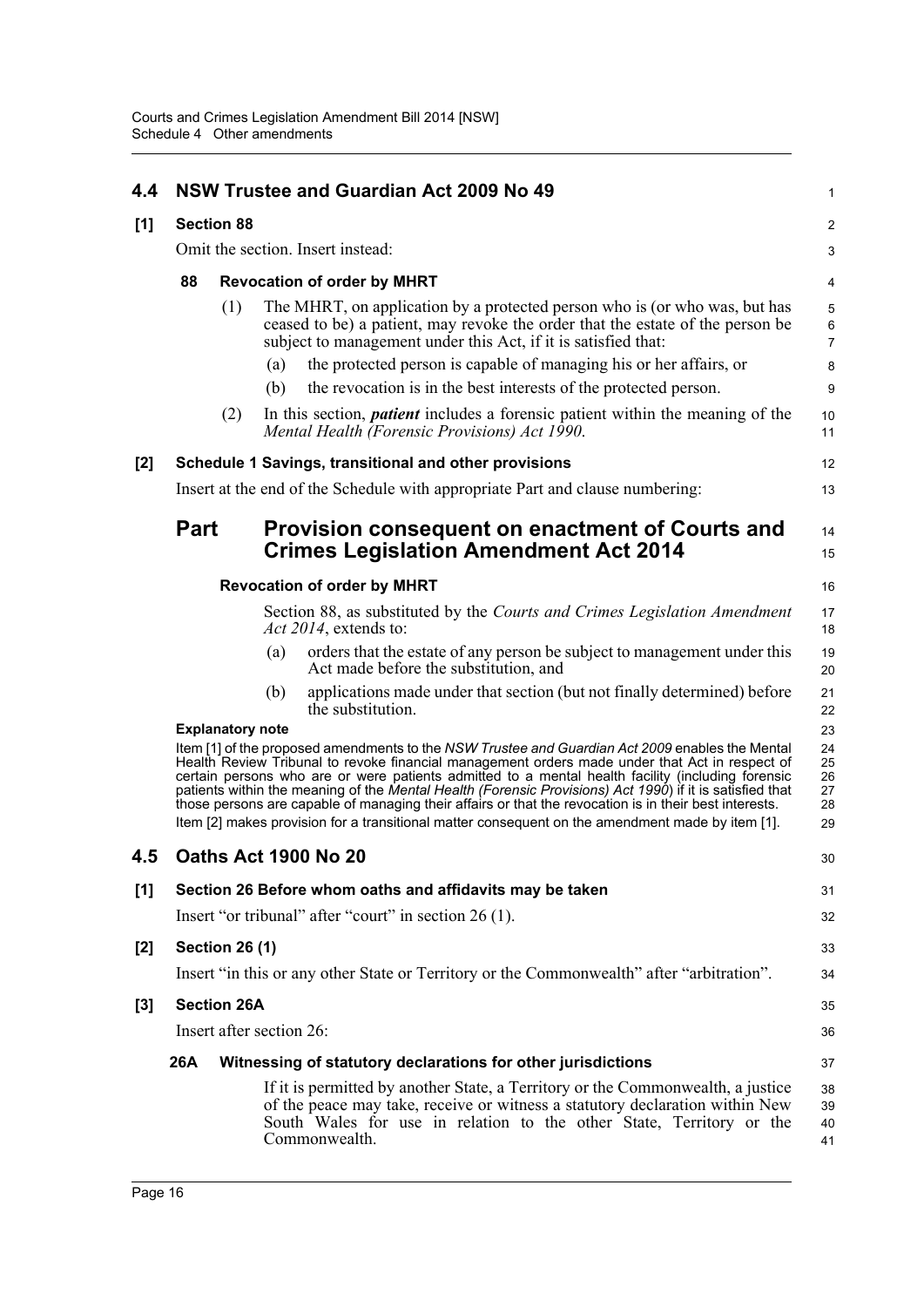| <b>Tenth Schedule</b><br>Insert after the Ninth Schedule:        |                                                                                                        |                                                                                                                                                                                                                                                                                                                                                                                                                     |  |  |  |  |  |
|------------------------------------------------------------------|--------------------------------------------------------------------------------------------------------|---------------------------------------------------------------------------------------------------------------------------------------------------------------------------------------------------------------------------------------------------------------------------------------------------------------------------------------------------------------------------------------------------------------------|--|--|--|--|--|
|                                                                  |                                                                                                        |                                                                                                                                                                                                                                                                                                                                                                                                                     |  |  |  |  |  |
| <b>Tenth Schedule Savings, transitional and other provisions</b> |                                                                                                        |                                                                                                                                                                                                                                                                                                                                                                                                                     |  |  |  |  |  |
| Part 1                                                           | <b>General</b>                                                                                         |                                                                                                                                                                                                                                                                                                                                                                                                                     |  |  |  |  |  |
| 1                                                                | <b>Regulations</b>                                                                                     |                                                                                                                                                                                                                                                                                                                                                                                                                     |  |  |  |  |  |
| (1)                                                              |                                                                                                        | The regulations may contain provisions of a savings or transitional nature<br>consequent on the enactment of any Act that amends this Act.                                                                                                                                                                                                                                                                          |  |  |  |  |  |
| (2)                                                              |                                                                                                        | Any such provision may, if the regulations so provide, take effect from the<br>date of assent to the Act concerned or a later date.                                                                                                                                                                                                                                                                                 |  |  |  |  |  |
| (3)                                                              |                                                                                                        | To the extent to which any such provision takes effect from a date that is<br>earlier than the date of its publication on the NSW legislation website, the<br>provision does not operate so as:                                                                                                                                                                                                                     |  |  |  |  |  |
|                                                                  | (a)                                                                                                    | to affect, in a manner prejudicial to any person (other than the State or<br>an authority of the State), the rights of that person existing before the<br>date of its publication, or                                                                                                                                                                                                                               |  |  |  |  |  |
|                                                                  | (b)                                                                                                    | to impose liabilities on any person (other than the State or an authority<br>of the State) in respect of anything done or omitted to be done before the<br>date of its publication.                                                                                                                                                                                                                                 |  |  |  |  |  |
| Part 2                                                           |                                                                                                        | Provisions consequent on enactment of Courts and<br><b>Crimes Legislation Amendment Act 2014</b>                                                                                                                                                                                                                                                                                                                    |  |  |  |  |  |
| $\mathbf{2}$                                                     |                                                                                                        | <b>Application of amendments</b>                                                                                                                                                                                                                                                                                                                                                                                    |  |  |  |  |  |
|                                                                  | been, valid.                                                                                           | Any oath, declaration or affidavit taken, made or witnessed before the<br>commencement of the amendments to this Act made by the Courts and Crimes<br><i>Legislation Amendment Act 2014</i> that would have been validly taken, made or<br>witnessed had the amendments been in force when it was taken, made or<br>witnessed is (to the extent of any invalidity) taken to be, and always to have                  |  |  |  |  |  |
| <b>Explanatory note</b>                                          |                                                                                                        |                                                                                                                                                                                                                                                                                                                                                                                                                     |  |  |  |  |  |
|                                                                  |                                                                                                        | Item [1] of the proposed amendments to the Oaths Act 1900 enables justices of the peace to witness<br>oaths or affidavits for use in tribunals in New South Wales, any other State or Territory or the<br>Commonwealth (as well as oaths or affidavits for use in courts).                                                                                                                                          |  |  |  |  |  |
|                                                                  |                                                                                                        | Item [2] clarifies that justices of the peace may witness oaths or affidavits for use in arbitrations in any<br>other State or Territory or the Commonwealth (as well as arbitrations in New South Wales).                                                                                                                                                                                                          |  |  |  |  |  |
| Territory or the Commonwealth.                                   | Item [3] enables justices of the peace to witness statutory declarations for use in any other State or |                                                                                                                                                                                                                                                                                                                                                                                                                     |  |  |  |  |  |
| of the amendments.                                               |                                                                                                        | Item [4] enables the Governor to make regulations of a savings or transitional nature consequent on<br>the enactment of any Act that amends the Oaths Act 1900 (including the proposed Act). The item also<br>provides for the proposed amendments to apply (and to be taken always to have applied) in respect<br>of oaths, declarations and affidavits that were taken, made or witnessed before the commencement |  |  |  |  |  |